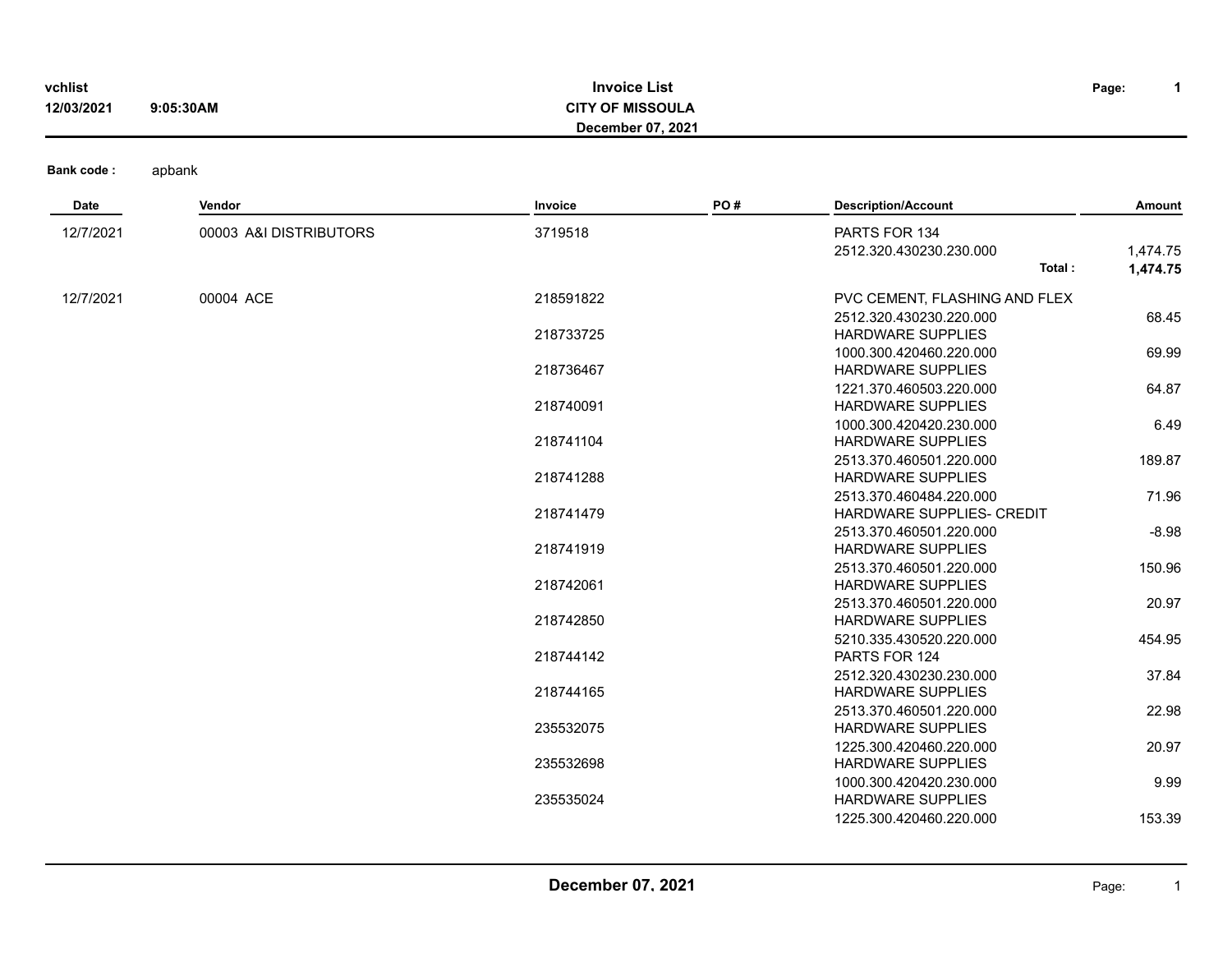| vchlist<br>12/03/2021 | 9:05:30AM                            | <b>Invoice List</b><br><b>CITY OF MISSOULA</b><br>December 07, 2021 |     |                                                                                                                                  | $\mathbf{2}$<br>Page:       |
|-----------------------|--------------------------------------|---------------------------------------------------------------------|-----|----------------------------------------------------------------------------------------------------------------------------------|-----------------------------|
| <b>Bank code:</b>     | apbank                               |                                                                     |     |                                                                                                                                  |                             |
| Date                  | Vendor                               | Invoice                                                             | PO# | <b>Description/Account</b>                                                                                                       | Amount                      |
| 12/7/2021             | 00004 ACE                            | (Continued)<br>235537876<br>250208163                               |     | <b>CLEANING SUPPLIES FOR TRAFFIC</b><br>2512.280.430265.220.000<br><b>HARDWARE SUPPLIES</b><br>1216.370.460439.220.000<br>Total: | 24.97<br>147.99<br>1,507.66 |
| 12/7/2021             | 01489 ALLEGIANCE BENEFIT HEALTH INS  | 423127                                                              |     | DECEMBER 2021 HEALTH BENEFITS<br>6050.390.520800.353.000<br>Total:                                                               | 88,284.84<br>88,284.84      |
| 12/7/2021             | 14895 ALLEGIANCE PLAN MGMT ADMIN FEE | 2021112800138                                                       |     | ADMIN FEES- NOV 21<br>6050.390.520800.353.000<br>Total:                                                                          | 665.00<br>665.00            |
| 12/7/2021             | 04936 ANDERSON ZURMUEHLEN & CO PC    | 418609                                                              |     | PROGRESS BILLING CLIENT 171830<br>7393.385.470210.350.000<br>Total:                                                              | 7,500.00<br>7,500.00        |
| 12/7/2021             | <b>19915 ANSER</b>                   | 5755-112421                                                         |     | <b>ANSWERING SERVICES</b><br>5210.335.430510.310.000<br>Total:                                                                   | 445.00<br>445.00            |
| 12/7/2021             | 00802 BATTERIES PLUS BULBS           | P46104775<br>P46125889                                              |     | FLOW METER 6V BATTERIES<br>5311.330.430630.230.000<br><b>BATTERIES</b><br>5210.335.430550.220.000                                | 48.00<br>63.00              |
|                       |                                      |                                                                     |     | Total:                                                                                                                           | 111.00                      |
| 12/7/2021             | 08442 BATTERY SYSTEMS                | 7150990<br>7154389                                                  |     | TRUCK 338 BATTERIES<br>5311.330.430630.235.000<br>PARTS FOR 162<br>2512.320.430251.230.000<br>Total:                             | 267.26<br>234.19<br>501.45  |
| 12/7/2021             | 00922 BELZONA ROCKY MOUNTAIN INC     | 7637                                                                |     | MULLAN LS PUMP REPAIR KITS<br>5311.330.430630.230.000                                                                            | 1,664.18                    |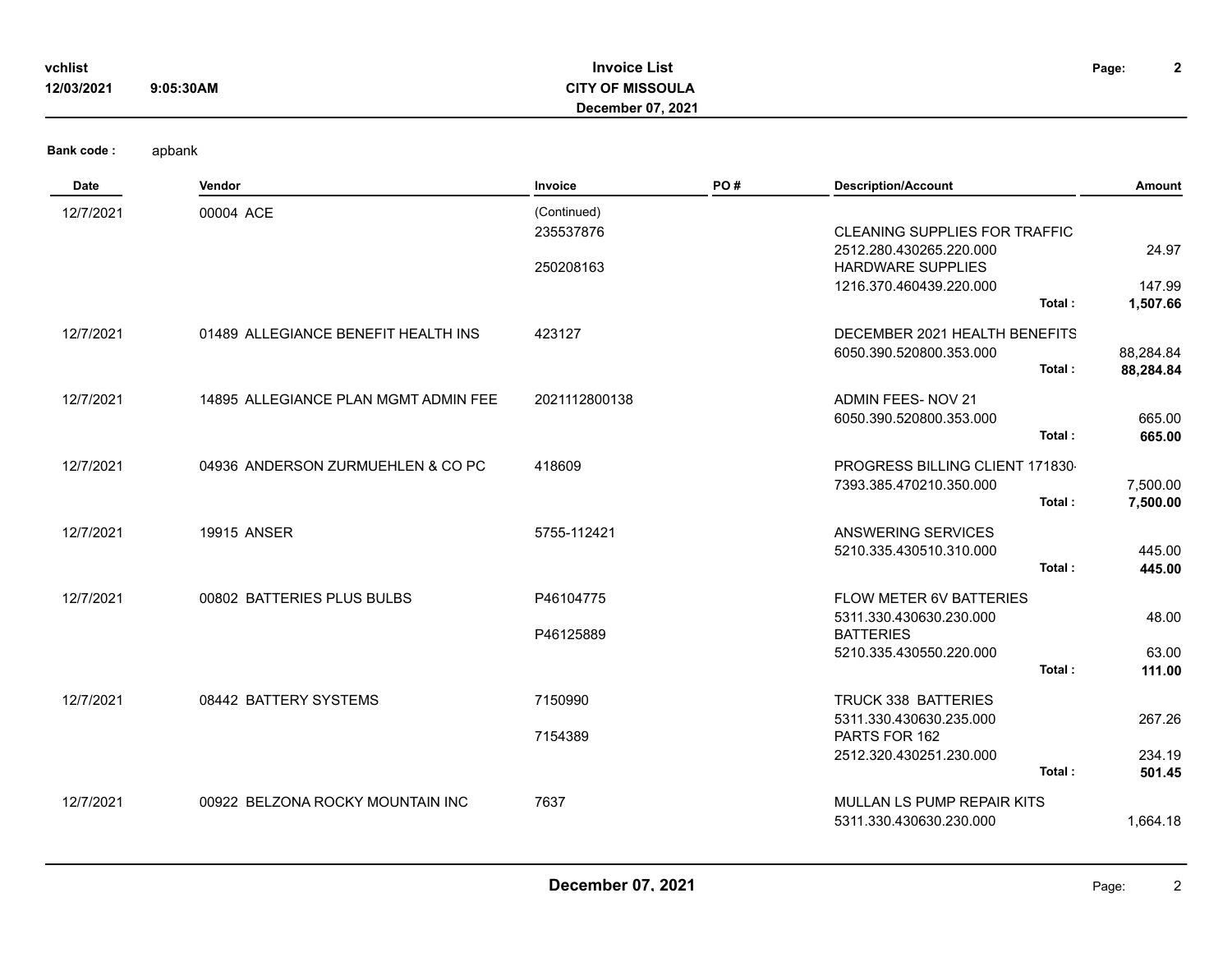| vchlist    |           |
|------------|-----------|
| 12/03/2021 | 9:05:30AM |

## **Invoice List CITY OF MISSOULA vchlist Page: December 07, 2021**

**3**

| Date      | Vendor                               | Invoice     | PO# | <b>Description/Account</b>                                          | Amount               |
|-----------|--------------------------------------|-------------|-----|---------------------------------------------------------------------|----------------------|
|           | 00922 BELZONA ROCKY MOUNTAIN INC     | (Continued) |     | Total:                                                              | 1,664.18             |
| 12/7/2021 | 00033 BIG BEAR SIGN CO INC           | 2021-2108   |     | <b>SIGNS</b><br>2513.370.460470.360.000<br>Total:                   | 598.50<br>598.50     |
| 12/7/2021 | 20837 BIG SKY PUBLIC RELATIONS LLC   | 2057        |     | SERVICES- OCTOBER 2021<br>1000.250.410125.350.000<br>Total:         | 1,562.50<br>1,562.50 |
| 12/7/2021 | 15069 BIG WEST EQUIPMENT/POWERSCREEN | 949392      |     | UNIT 354 POWERSCREEN ANNUAL F<br>5311.330.430660.235.000<br>Total:  | 4,316.28<br>4,316.28 |
| 12/7/2021 | 04076 BITTERROOT WELDING & HYDRAULIC | 21867       |     | <b>REPAIR CURB BOX KEY</b><br>5210.335.430550.360.000<br>Total:     | 75.50<br>75.50       |
| 12/7/2021 | 09988 BLACK KNIGHT SECURITY          | 6518-4364   |     | STANDING GUARD CITY HALL NOV 1<br>1000.221.410835.350.000<br>Total: | 3,795.00<br>3,795.00 |
| 12/7/2021 | 00268 BMC                            | 69877997-00 |     | STATION 4 PAVILION REPAIRS<br>1000.300.420420.230.000<br>Total:     | 40.49<br>40.49       |
| 12/7/2021 | 00442 BUDGET PRINT CENTER            | 36198       |     | <b>ENVELOPES</b><br>1000.240.410510.210.000<br>Total:               | 437.50<br>437.50     |
| 12/7/2021 | 03683 CBM COLLECTIONS INC            | 44500       |     | <b>COLLECTION FEES</b><br>5210.335.430510.310.000<br>Total:         | 27.15<br>27.15       |
| 12/7/2021 | 00372 CDW GOVERNMENT INC             | P036623     |     | <b>MS SURFACE MOUSE</b><br>2512.280.430100.210.000<br>Total:        | 67.99<br>67.99       |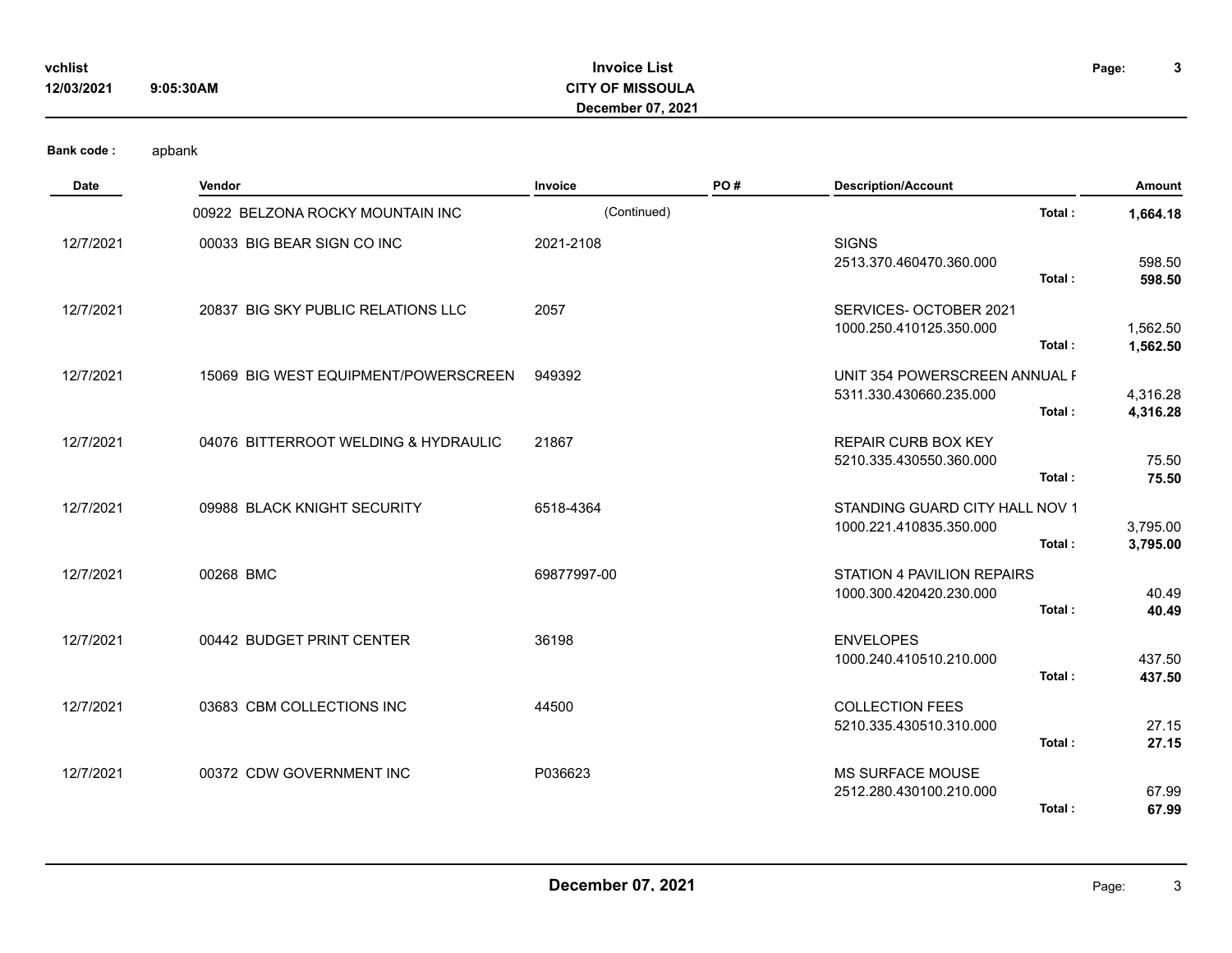| vchlist<br>12/03/2021 | 9:05:30AM                    | <b>Invoice List</b><br><b>CITY OF MISSOULA</b><br><b>December 07, 2021</b> |     |                                                                                                  |        | 4<br>Page:                     |
|-----------------------|------------------------------|----------------------------------------------------------------------------|-----|--------------------------------------------------------------------------------------------------|--------|--------------------------------|
| <b>Bank code:</b>     | apbank                       |                                                                            |     |                                                                                                  |        |                                |
| Date                  | Vendor                       | Invoice                                                                    | PO# | <b>Description/Account</b>                                                                       |        | Amount                         |
| 12/7/2021             | 00203 CENTURYLINK            | 88554887                                                                   |     | NETWORK SERVICES<br>1000.224.410580.344.000<br>2394.310.420500.344.000                           | Total: | 2,814.28<br>680.00<br>3,494.28 |
| 12/7/2021             | 00203 CENTURYLINK            | 71772620                                                                   |     | NETWORK SERVICES<br>1000.224.410580.344.000                                                      | Total: | 12.04<br>12.04                 |
| 12/7/2021             | 16798 CENTURYLINK            | 4068290475878B                                                             |     | NETWORK SERVICE<br>1000.224.410580.344.000                                                       | Total: | 113.54<br>113.54               |
| 12/7/2021             | 16798 CENTURYLINK            | 4063270910913B                                                             |     | <b>NETWORK SERVICE</b><br>5711.370.460491.344.000                                                | Total: | 92.78<br>92.78                 |
| 12/7/2021             | 11238 CHARTER COMMUNICATIONS | 8313200411606735                                                           |     | 400 RYMAN ST<br>1000.224.410580.344.000                                                          | Total: | 314.98<br>314.98               |
| 12/7/2021             | 11238 CHARTER COMMUNICATIONS | 8313200411292643                                                           |     | <b>INTERNET SERVICES</b><br>5210.335.430510.344.000                                              | Total: | 114.98<br>114.98               |
| 12/7/2021             | 17377 CINTAS                 | 5085014609                                                                 |     | FIRST AID SUPPLIES<br>1000.246.431350.220.000                                                    | Total: | 139.02<br>139.02               |
| 12/7/2021             | 00312 CITY OF MISSOULA       | 068357133647                                                               |     | 1337 W BROADWAY<br>5210.335.430520.343.000<br>5210.335.430520.340.000<br>5210.335.430520.342.000 |        | 48.27<br>29.80<br>5.84         |
|                       |                              | 068646133647                                                               |     | 1359 W BROADWAY<br>5210.335.430520.343.000<br>5210.335.430520.340.000<br>5210.335.430520.342.000 |        | 25.19<br>5.00<br>6.23          |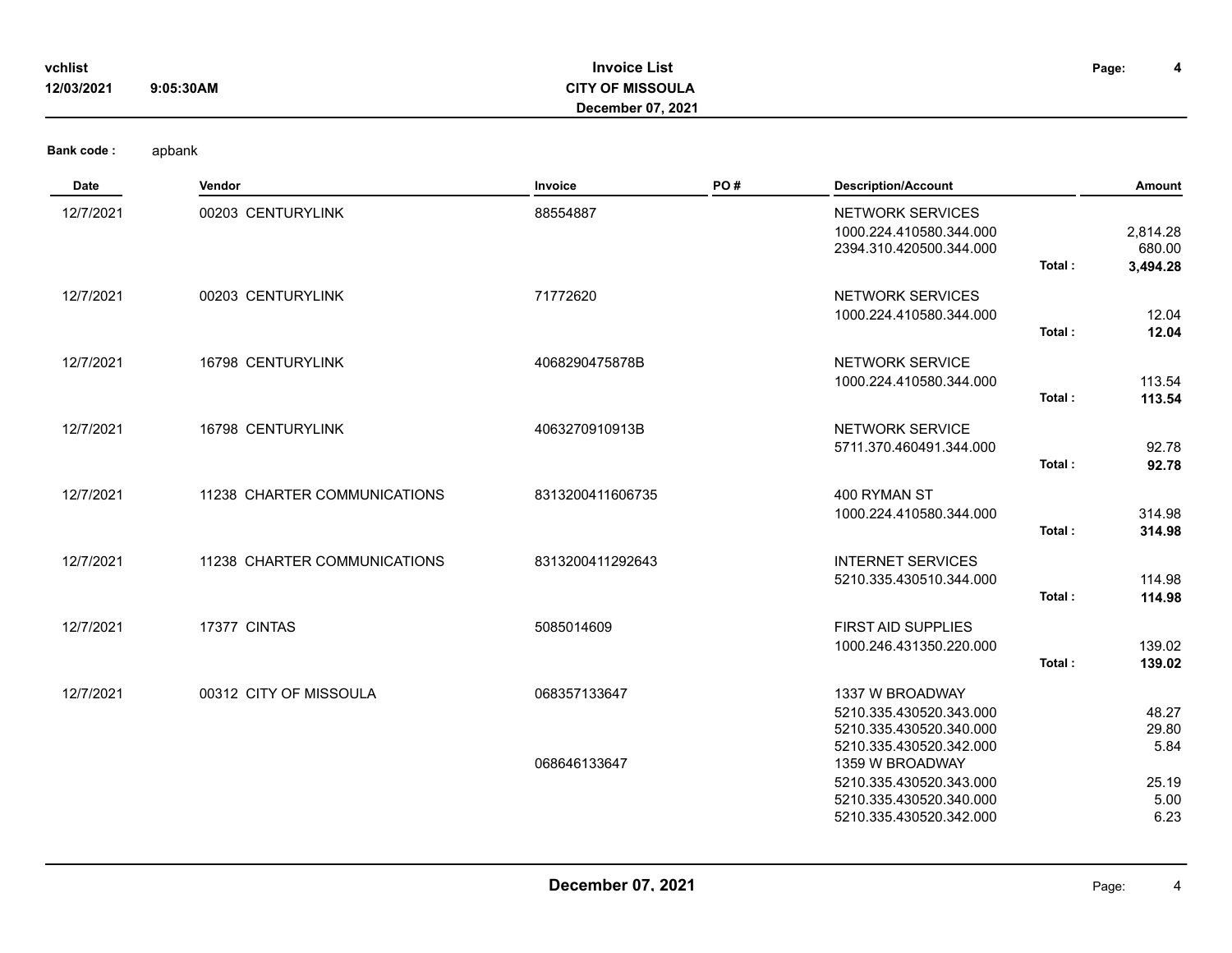| vchlist    |           | Invoice List      | Page: | . . |
|------------|-----------|-------------------|-------|-----|
| 12/03/2021 | 9:05:30AM | ີ OF MISSOULA     |       |     |
|            |           | December 07, 2021 |       |     |
|            |           |                   |       |     |

| Date      | Vendor                 | Invoice      | PO# | <b>Description/Account</b>              | Amount |
|-----------|------------------------|--------------|-----|-----------------------------------------|--------|
| 12/7/2021 | 00312 CITY OF MISSOULA | (Continued)  |     |                                         |        |
|           |                        | 068647133647 |     | 1345 W BROADWAY                         |        |
|           |                        |              |     | 5210.335.430520.343.000                 | 173.07 |
|           |                        |              |     | 5210.335.430520.340.000                 | 23.60  |
|           |                        |              |     | 5210.335.430520.342.000                 | 7.13   |
|           |                        | 069822157969 |     | 140 W PINE ST                           |        |
|           |                        |              |     | 1000.246.430220.343.000                 | 108.48 |
|           |                        |              |     | 1000.246.430220.340.000                 | 8.10   |
|           |                        |              |     | 1000.246.430220.342.000                 | 5.18   |
|           |                        | 069823259845 |     | 400 RYMAN ST                            |        |
|           |                        |              |     | 1000.246.430220.343.000                 | 21.45  |
|           |                        |              |     | 1000.246.430220.340.000                 | 8.10   |
|           |                        |              |     | 1000.246.430220.342.000                 | 4.69   |
|           |                        | 069824259845 |     | 412 RYMAN ST                            |        |
|           |                        | 069827157969 |     | 1000.246.430220.343.000<br>435 RYMAN ST | 21.45  |
|           |                        |              |     | 1000.246.430220.343.000                 | 179.15 |
|           |                        |              |     | 1000.246.430220.340.000                 | 49.95  |
|           |                        |              |     | 1000.246.430220.342.000                 | 10.31  |
|           |                        | 074288127692 |     | 247 MOUNT + FIRE                        |        |
|           |                        |              |     | 1000.300.420420.343.000                 | 97.74  |
|           |                        |              |     | 1000.300.420420.342.000                 | 5.49   |
|           |                        |              |     | 1000.300.420420.340.000                 | 48.40  |
|           |                        | 076638141638 |     | 625 E PINE ST FIRE LN                   |        |
|           |                        |              |     | 1000.300.420420.343.000                 | 26.48  |
|           |                        | 080748125526 |     | 90 N EASY ST IRR                        |        |
|           |                        |              |     | 2513.370.460501.342.000                 | 4.72   |
|           |                        | 096505127692 |     | 6425 LOWER MILLER CRK RD                |        |
|           |                        |              |     | 1000.300.420420.343.000                 | 55.59  |
|           |                        |              |     | 1000.300.420420.342.000                 | 5.70   |
|           |                        |              |     | 1000.300.420420.340.000                 | 14.30  |
|           |                        | 129870133647 |     | CARAS PARK WATER FOUNTAIN               |        |
|           |                        |              |     | 5210.335.430520.343.000                 | 17.62  |
|           |                        | 167120272866 |     | 175 E PINE ST ART PARK SW               |        |
|           |                        |              |     | 2513.370.460501.342.000                 | 4.84   |
|           |                        |              |     |                                         |        |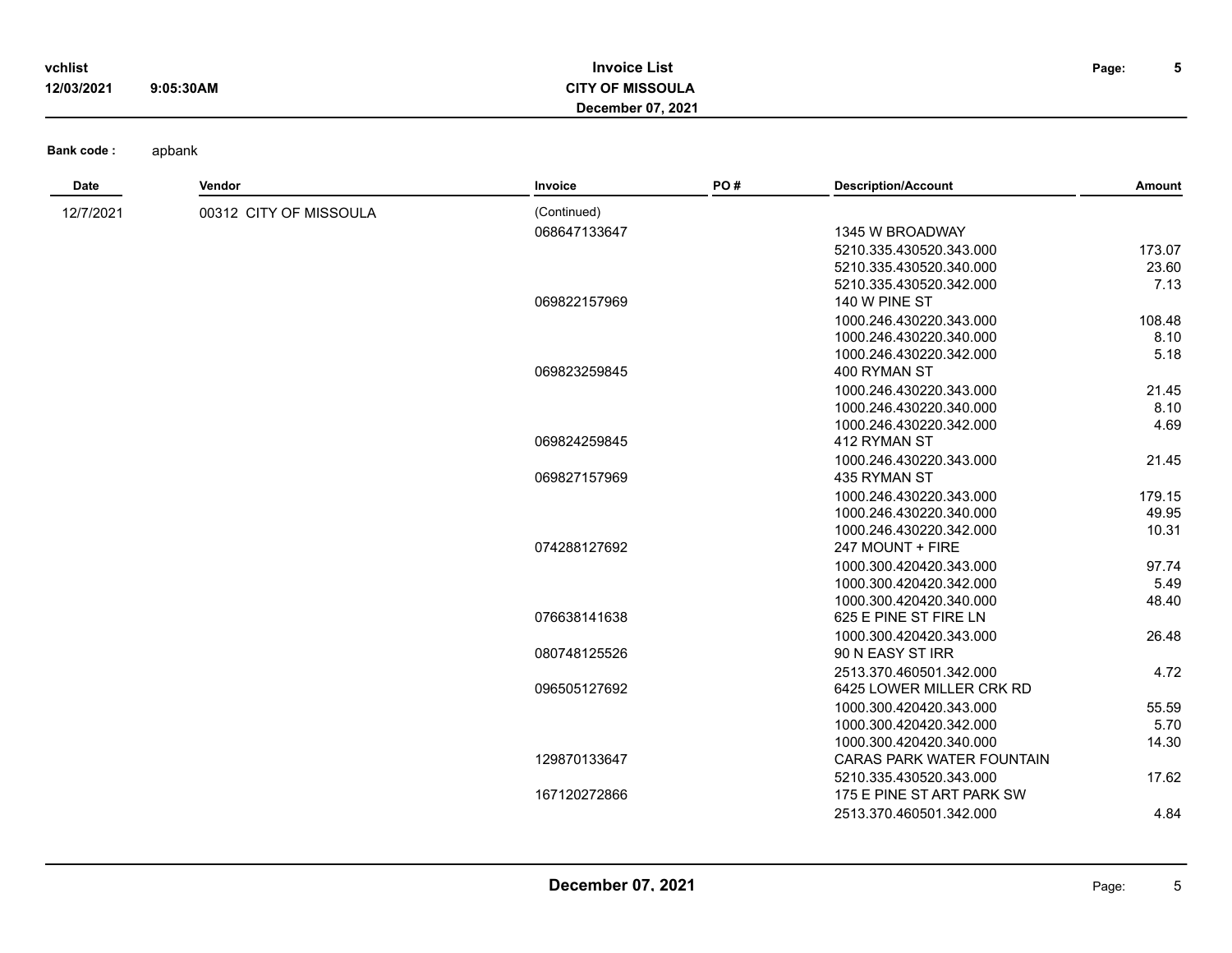| vchlist    |           | <b>Invoice List</b>     | Page: | b |
|------------|-----------|-------------------------|-------|---|
| 12/03/2021 | 9:05:30AM | <b>CITY OF MISSOULA</b> |       |   |
|            |           | December 07, 2021       |       |   |

| <b>Date</b> | Vendor                 | Invoice      | PO# | <b>Description/Account</b>                | Amount |
|-------------|------------------------|--------------|-----|-------------------------------------------|--------|
| 12/7/2021   | 00312 CITY OF MISSOULA | (Continued)  |     |                                           |        |
|             |                        | 177875272667 |     | 412 RYMAN ST SW                           |        |
|             |                        |              |     | 1000.246.430220.340.000                   | 17.14  |
|             |                        |              |     | 1000.246.430220.342.000                   | 4.74   |
|             |                        | 185230125526 |     | 1001 MONROE ST SW                         |        |
|             |                        |              |     | 2513.370.460501.342.000                   | 8.31   |
|             |                        | 185360275068 |     | 1106 S 6TH ST W                           |        |
|             |                        |              |     | 5210.335.430520.342.000                   | 4.00   |
|             |                        | 185600275068 |     | 1236 N RUSSELL ST                         |        |
|             |                        |              |     | 5210.335.430520.342.000                   | 4.00   |
|             |                        | 186875275068 |     | 195 S PATTEE ST                           |        |
|             |                        |              |     | 5210.335.430520.342.000                   | 4.00   |
|             |                        | 186905125526 |     | 200 SENTINEL ST SW                        |        |
|             |                        |              |     | 2513.370.460501.342.000                   | 4.03   |
|             |                        | 187310125526 |     | 22 LEVASSEUR ST SW                        |        |
|             |                        |              |     | 2513.370.460501.342.000                   | 4.21   |
|             |                        | 187315125526 |     | 220 BLAINE ST SW                          |        |
|             |                        |              |     | 2513.370.460501.342.000                   | 4.04   |
|             |                        | 187885275068 |     | 247 PATTEE CREEK DR                       |        |
|             |                        | 188355275068 |     | 5210.335.430520.342.000<br>313 KIWANIS ST | 4.00   |
|             |                        |              |     | 5210.335.430520.342.000                   | 4.00   |
|             |                        | 188655275068 |     | 343 AGNES AVE                             |        |
|             |                        |              |     | 5210.335.430520.342.000                   | 4.00   |
|             |                        | 188725275068 |     | 3600 STEPHENS AVE                         |        |
|             |                        |              |     | 5210.335.430520.342.000                   | 4.00   |
|             |                        | 189245275068 |     | 5105 RATTLESNAKE DR                       |        |
|             |                        |              |     | 5210.335.430520.342.000                   | 4.00   |
|             |                        | 189275275068 |     | 5140 ELK RIDGE RD                         |        |
|             |                        |              |     | 5210.335.430520.342.000                   | 4.00   |
|             |                        | 189310275068 |     | 5256 ELK RIDGE RD                         |        |
|             |                        |              |     | 5210.335.430520.342.000                   | 4.00   |
|             |                        | 190185275068 |     | 801 GREENOUGH DR                          |        |
|             |                        |              |     | 5210.335.430520.342.000                   | 4.00   |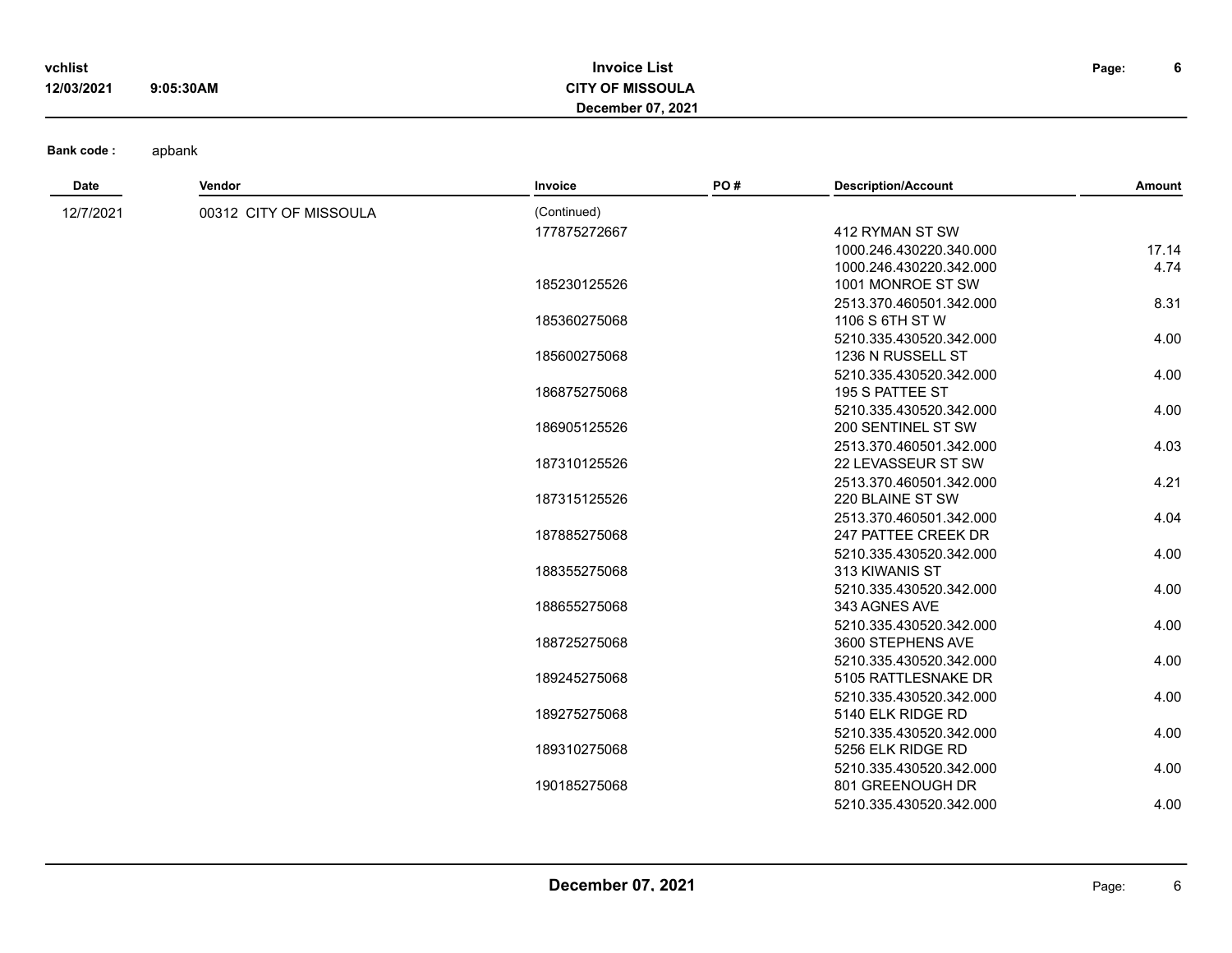| vchlist    |           | <b>Invoice List</b> | Page: |  |
|------------|-----------|---------------------|-------|--|
| 12/03/2021 | 9:05:30AM | <b>OF MISSOULA</b>  |       |  |
|            |           | December 07, 2021   |       |  |

| <b>Date</b> | Vendor                            | Invoice        | PO# | <b>Description/Account</b>        | Amount   |
|-------------|-----------------------------------|----------------|-----|-----------------------------------|----------|
| 12/7/2021   | 00312 CITY OF MISSOULA            | (Continued)    |     |                                   |          |
|             |                                   | 191100125526   |     | 900 CREGG LN SILVER PARK SW       |          |
|             |                                   |                |     | 2513.370.460501.342.000           | 5.63     |
|             |                                   | 191965275068   |     | 910 RATTLESNAKE RUN               |          |
|             |                                   |                |     | 5210.335.430520.342.000           | 4.00     |
|             |                                   | 191970275068   |     | 4490 RATTLESNAKE DR               |          |
|             |                                   |                |     | 5210.335.430520.342.000           | 4.00     |
|             |                                   | 191985275068   |     | 436 SOUTH AVE W                   |          |
|             |                                   |                |     | 5210.335.430520.342.000           | 4.00     |
|             |                                   |                |     | Total:                            | 1,125.97 |
| 12/7/2021   | 00312 CITY OF MISSOULA            | 2626           |     | FIT CITY CURRENTS                 |          |
|             |                                   |                |     | 6050.390.520800.352.000           | 9.55     |
|             |                                   |                |     | Total:                            | 9.55     |
| 12/7/2021   | 06215 COPPER STATE BOLT & NUT CO  | 104937374      |     | CABLE LOCKS                       |          |
|             |                                   |                |     | 1221.370.460503.220.000           | 219.50   |
|             |                                   |                |     | Total:                            | 219.50   |
|             |                                   |                |     |                                   |          |
| 12/7/2021   | 15994 CORE & MAIN LP              | P916244        |     | <b>CUT OFF SAWS</b>               |          |
|             |                                   |                |     | 5210.335.430550.220.000           | 3,748.50 |
|             |                                   | P968594        |     | <b>TAPPING SADDLES AND CORPS</b>  |          |
|             |                                   |                |     | 5210.335.430550.230.000           | 2,173.26 |
|             |                                   | P989500        |     | <b>METER PIT LIDS</b>             |          |
|             |                                   |                |     | 5210.335.430550.230.000<br>Total: | 359.60   |
|             |                                   |                |     |                                   | 6,281.36 |
| 12/7/2021   | 01102 CRESCENT ELECTRIC SUPPLY CO | S509715039.002 |     | <b>LIGHTS</b>                     |          |
|             |                                   |                |     | 5210.335.430530.230.000           | 309.37   |
|             |                                   | S509715039.003 |     | <b>LIGHTS</b>                     |          |
|             |                                   |                |     | 5210.335.430530.230.000           | 618.74   |
|             |                                   |                |     | Total:                            | 928.11   |
| 12/7/2021   | 00058 CULLIGAN WATER              | 0334943        |     | DI EXCHANGE IN LAB                |          |
|             |                                   |                |     | 5311.330.430650.230.000           | 68.50    |
|             |                                   |                |     |                                   |          |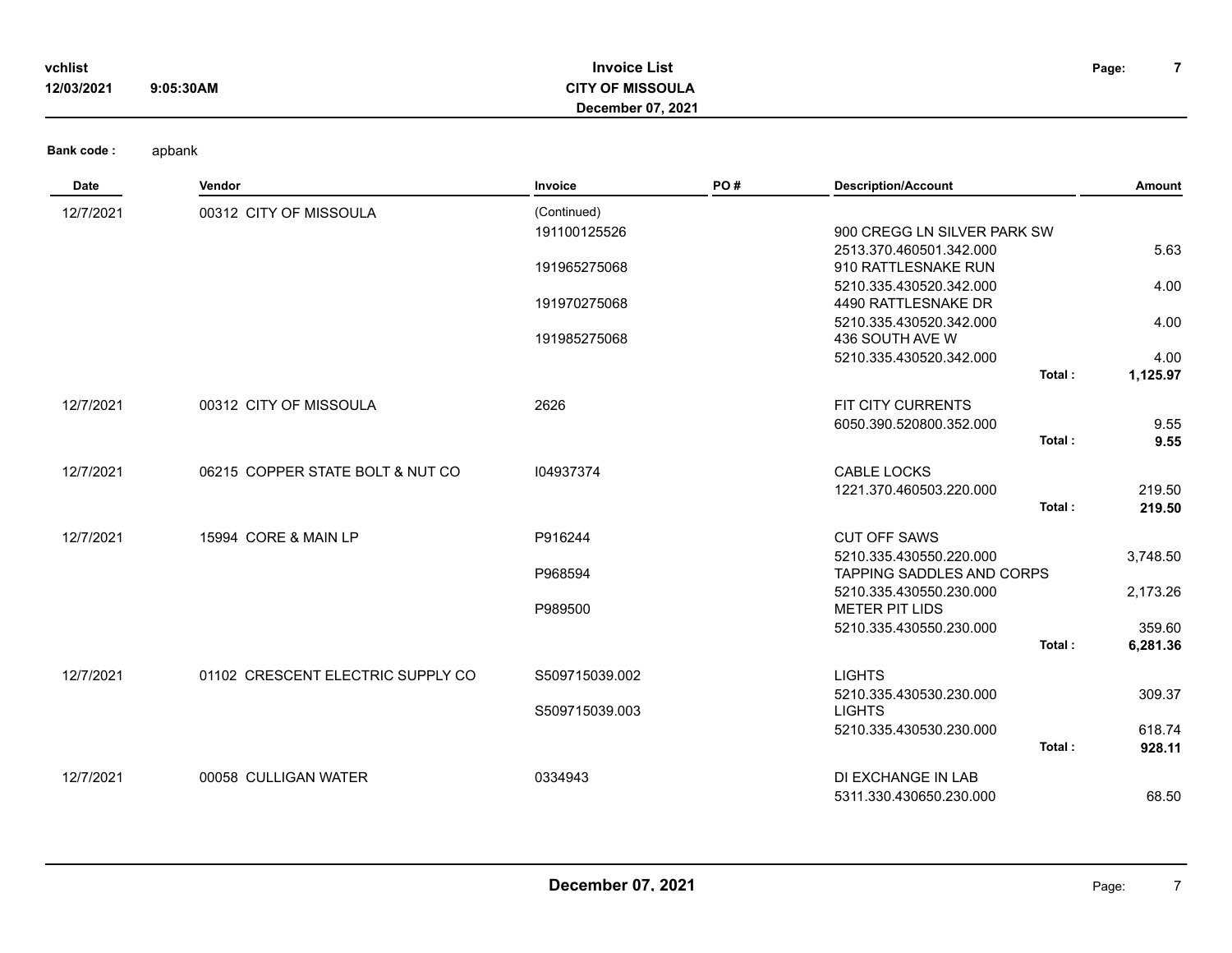| vchlist<br>12/03/2021 | 9:05:30AM                           | <b>Invoice List</b><br><b>CITY OF MISSOULA</b><br>December 07, 2021 |     |                                                                                                 | 8<br>Page:       |
|-----------------------|-------------------------------------|---------------------------------------------------------------------|-----|-------------------------------------------------------------------------------------------------|------------------|
| <b>Bank code:</b>     | apbank                              |                                                                     |     |                                                                                                 |                  |
| Date                  | Vendor                              | <b>Invoice</b>                                                      | PO# | <b>Description/Account</b>                                                                      | Amount           |
| 12/7/2021             | 00058 CULLIGAN WATER                | (Continued)<br>0334944                                              |     | DI EXCHANGE<br>5311.330.430650.230.000<br>Total:                                                | 68.50<br>137.00  |
| 12/7/2021             | 00257 DEPT OF ENVIRONMENTAL QUALITY | <b>APPLICATION</b>                                                  |     | WATER OPERATOR CERTIFICATION<br>5210.335.430550.330.000<br>Total:                               | 490.00<br>490.00 |
| 12/7/2021             | 00124 DEPT OF REVENUE               | <b>GRT PROSPECT 4</b>                                               |     | GRT-PROSPECT PAY APP 4<br>5210.335.430551.930.212<br>Total:                                     | 516.76<br>516.76 |
| 12/7/2021             | 00124 DEPT OF REVENUE               | PROSPECT GRT 5                                                      |     | GRT PROSPECT PAY APP #5<br>5210.335.430551.930.212<br>Total:                                    | 353.70<br>353.70 |
| 12/7/2021             | 00772 DJ&A PC                       | 19934                                                               |     | GEORGE ELMER CATTLE DRIVE IMF<br>4035.280.430232.930.211<br>Total:                              | 216.50<br>216.50 |
| 12/7/2021             | 04079 DPHHS                         | 313389                                                              |     | HOME PLATE GRILL LICENSE RENEV<br>1219.370.460477.330.000<br>Total:                             | 115.00<br>115.00 |
| 12/7/2021             | 10213 ECMS INC                      | <b>INV543018</b>                                                    |     | <b>TURNOUT REPAIRS</b><br>1000.300.420460.220.000<br>Total:                                     | 212.46<br>212.46 |
| 12/7/2021             | 07227 EXACT IMAGE                   | 46442                                                               |     | <b>DUTY JACKETS</b><br>1000.300.420460.220.000<br>Total:                                        | 308.85<br>308.85 |
| 12/7/2021             | 00874 FASTENAL                      | <b>MTMSL79178</b><br><b>MTMSL79316</b>                              |     | <b>ICE MELT</b><br>7370.395.430266.230.000<br><b>GLOVES FOR CREW</b><br>2512.320.430210.220.000 | 320.00<br>57.41  |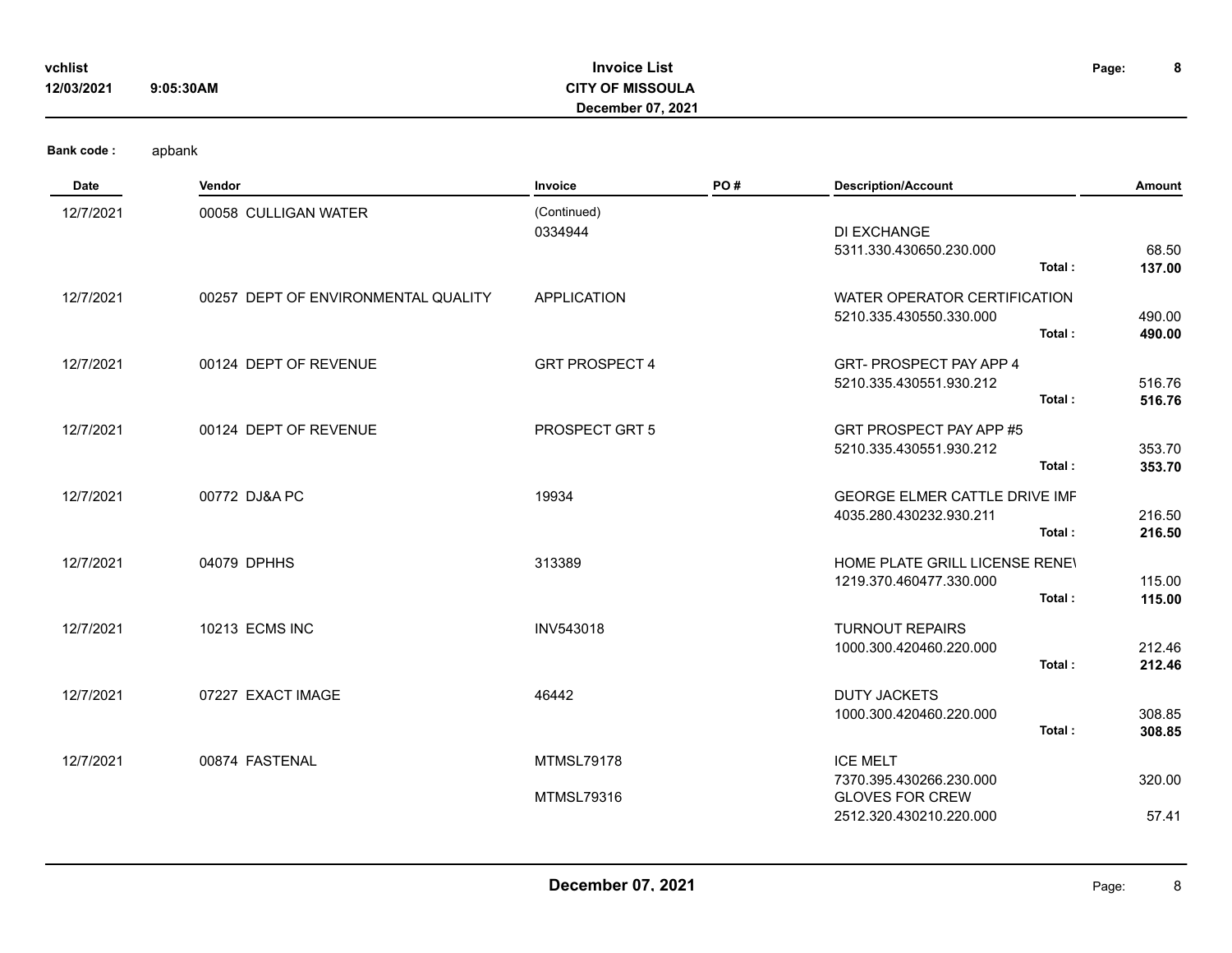| 12/03/2021        | 9:05:30AM                        | <b>CITY OF MISSOULA</b><br>December 07, 2021 |     |                                                                                   |                            |
|-------------------|----------------------------------|----------------------------------------------|-----|-----------------------------------------------------------------------------------|----------------------------|
| <b>Bank code:</b> | apbank                           |                                              |     |                                                                                   |                            |
| Date              | Vendor                           | Invoice                                      | PO# | <b>Description/Account</b>                                                        | Amount                     |
|                   | 00874 FASTENAL                   | (Continued)                                  |     | Total:                                                                            | 377.41                     |
| 12/7/2021         | 17952 FCS GROUP                  | 2727-22111045                                |     | UTILITY RATE STUDY<br>5450.334.430235.930.182<br>Total:                           | 3,326.25<br>3,326.25       |
| 12/7/2021         | 19966 FERGUSON, WILL             | <b>SUBJUDGE</b>                              |     | DEPT 2 JUDGE PRO TEMP 11/26 6 1/<br>1000.230.410360.350.000<br>Total:             | 222.37<br>222.37           |
| 12/7/2021         | 19198 FLUHARTY, JUSTIN           | <b>REIMBURSE</b>                             |     | FY22 CLOTHING ALLOWANCE<br>2512.320.430210.220.000<br>Total:                      | 92.96<br>92.96             |
| 12/7/2021         | 19493 GARDEN CITY JANITORIAL INC | 27081                                        |     | <b>JANITORIAL</b><br>1000.340.430930.350.000<br>2512.320.430210.350.000<br>Total: | 127.53<br>127.53<br>255.06 |
| 12/7/2021         | 21970 GLOBAL PARK SOLUTIONS      | 233                                          |     | MARSHALL MTN PUBLIC FACILITATI(<br>1216.370.460484.350.000<br>Total:              | 6,825.00<br>6,825.00       |
| 12/7/2021         | 13950 GRIZZLY DETAIL LLC         | 3272                                         |     | DETAIL #5932<br>1000.300.420410.230.000<br>Total:                                 | 300.00<br>300.00           |
| 12/7/2021         | 00221 GULL BOATS                 | 15668                                        |     | WINTERIZE #9504                                                                   |                            |
|                   |                                  | 15669                                        |     | 1000.300.420460.360.000<br>WINTERIZE #9503                                        | 412.95                     |
|                   |                                  | 15670                                        |     | 1000.300.420460.360.000<br><b>TRAILER REPAIRS</b><br>1000.300.420460.360.000      | 429.95<br>345.13           |
|                   |                                  |                                              |     | Total:                                                                            | 1,188.03                   |
| 12/7/2021         | 00100 HACH COMPANY               | 12746860                                     |     | <b>CHLORINE REAGENT</b><br>5210.335.430530.230.000                                | 55.10                      |

**Invoice List**

**vchlist Page:**

**9**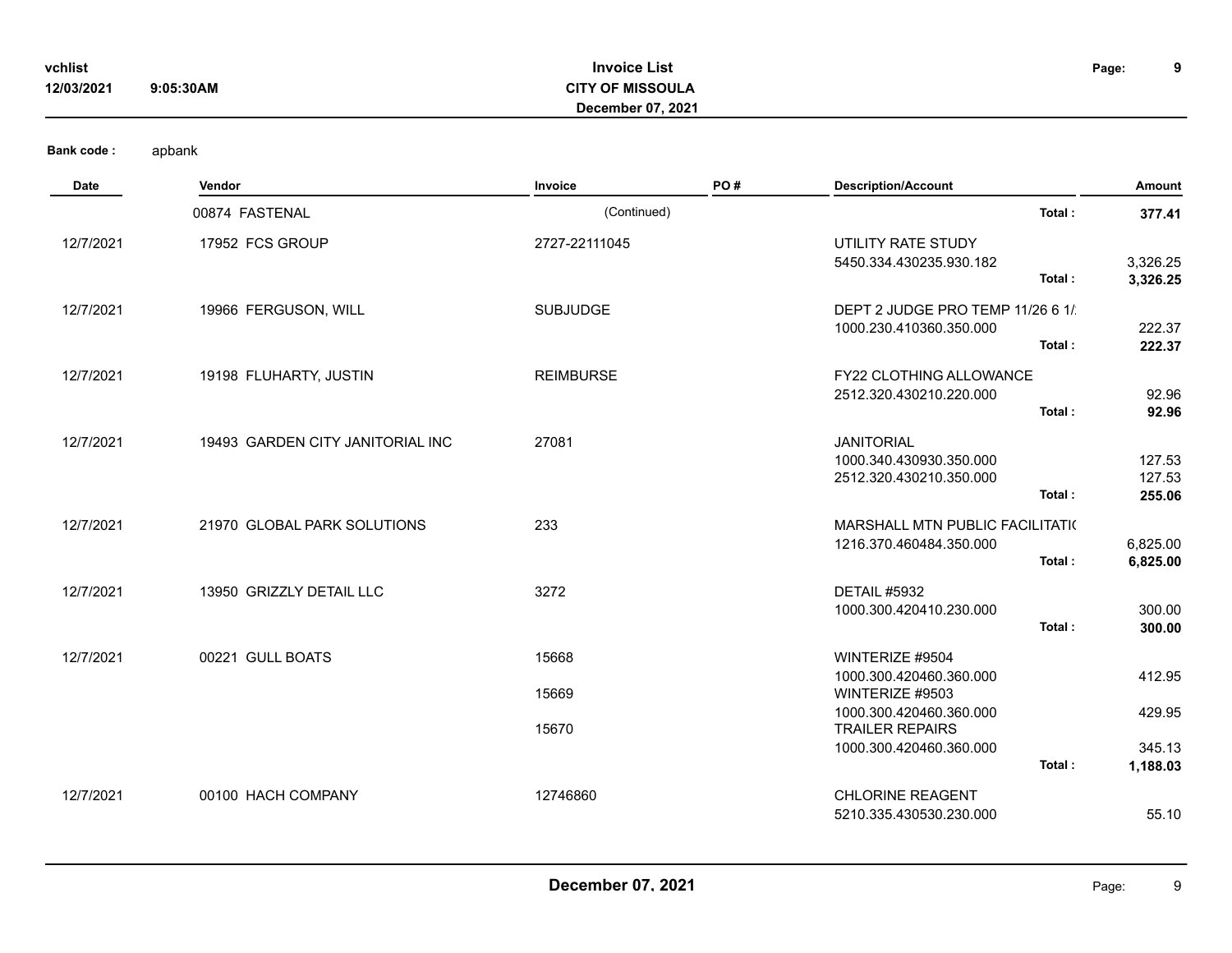| vchlist<br>12/03/2021              | 9:05:30AM | <b>Invoice List</b><br><b>CITY OF MISSOULA</b><br><b>December 07, 2021</b> | Page: | 10 |
|------------------------------------|-----------|----------------------------------------------------------------------------|-------|----|
| <b>Bank code:</b><br>$\sim$ $\sim$ | apbank    | $-  -$<br>.                                                                |       |    |

| Date      | Vendor                           | Invoice              | PO# | <b>Description/Account</b>    | Amount   |  |
|-----------|----------------------------------|----------------------|-----|-------------------------------|----------|--|
|           | 00100 HACH COMPANY               | (Continued)          |     | Total:                        | 55.10    |  |
| 12/7/2021 | 17688 HAIT, JUSTIN               | <b>REIMBURSEMENT</b> |     | <b>CLOTHING REIMBURSEMENT</b> |          |  |
|           |                                  |                      |     | 2394.310.420500.220.000       | 409.97   |  |
|           |                                  |                      |     | Total:                        | 409.97   |  |
| 12/7/2021 | 06667 HALSTEAD, SHAWN            | <b>REIMBURSE</b>     |     | FY22 CLOTHING ALLOWANCE       |          |  |
|           |                                  |                      |     | 2512.320.430210.220.000       | 63.39    |  |
|           |                                  |                      |     | Total:                        | 63.39    |  |
| 12/7/2021 | 00123 HOME DEPOT CREDIT SERVICES | 3340831              |     | UV LIGHT CLEANING SUPPILES    |          |  |
|           |                                  |                      |     | 5311.330.430640.220.000       | 71.54    |  |
|           |                                  | 8011220              |     | SHOP SUPPLIES TAPE SCREWS LUI |          |  |
|           |                                  |                      |     | 5311.330.430640.230.000       | 98.29    |  |
|           |                                  |                      |     | Total:                        | 169.83   |  |
| 12/7/2021 | 10712 HORIZON COMMUNICATIONS     | 90811242021          |     | ANSWERING SERVICE             |          |  |
|           |                                  |                      |     | 5311.330.430630.350.000       | 297.06   |  |
|           |                                  | 92411242021          |     | ANSWERING SERVICE             |          |  |
|           |                                  |                      |     | 5311.330.430630.350.000       | 67.00    |  |
|           |                                  |                      |     | Total:                        | 364.06   |  |
| 12/7/2021 | 06531 HOUSE OF CLEAN             | 604544367            |     | <b>CUSTODIAL SUPPLIES</b>     |          |  |
|           |                                  |                      |     | 2513.370.460501.220.000       | 363.00   |  |
|           |                                  | 604548547            |     | <b>MUTT MITTS</b>             |          |  |
|           |                                  |                      |     | 5210.335.430530.220.000       | 2,274.00 |  |
|           |                                  | 604553916            |     | <b>CUSTODIAL SUPPLIES</b>     |          |  |
|           |                                  |                      |     | 5711.370.460490.232.000       | 191.36   |  |
|           |                                  |                      |     | Total:                        | 2,828.36 |  |
| 12/7/2021 | 00118 HUGHES FIRE EQUIPMENT      | 570388               |     | FIRE TRUCK PARTS/EQUIPMENT    |          |  |
|           |                                  |                      |     | 1000.300.420460.230.000       | 100.83   |  |
|           |                                  | 570574               |     | LEAF SPRINGS #6664            |          |  |
|           |                                  |                      |     | 1000.300.420460.230.000       | 2,230.09 |  |
|           |                                  |                      |     | Total:                        | 2,330.92 |  |
| 12/7/2021 | 20077 IMEG CORP                  | 21003629.00-5        |     | EATON STREET DESIGN AND PLANN |          |  |
|           |                                  |                      |     |                               |          |  |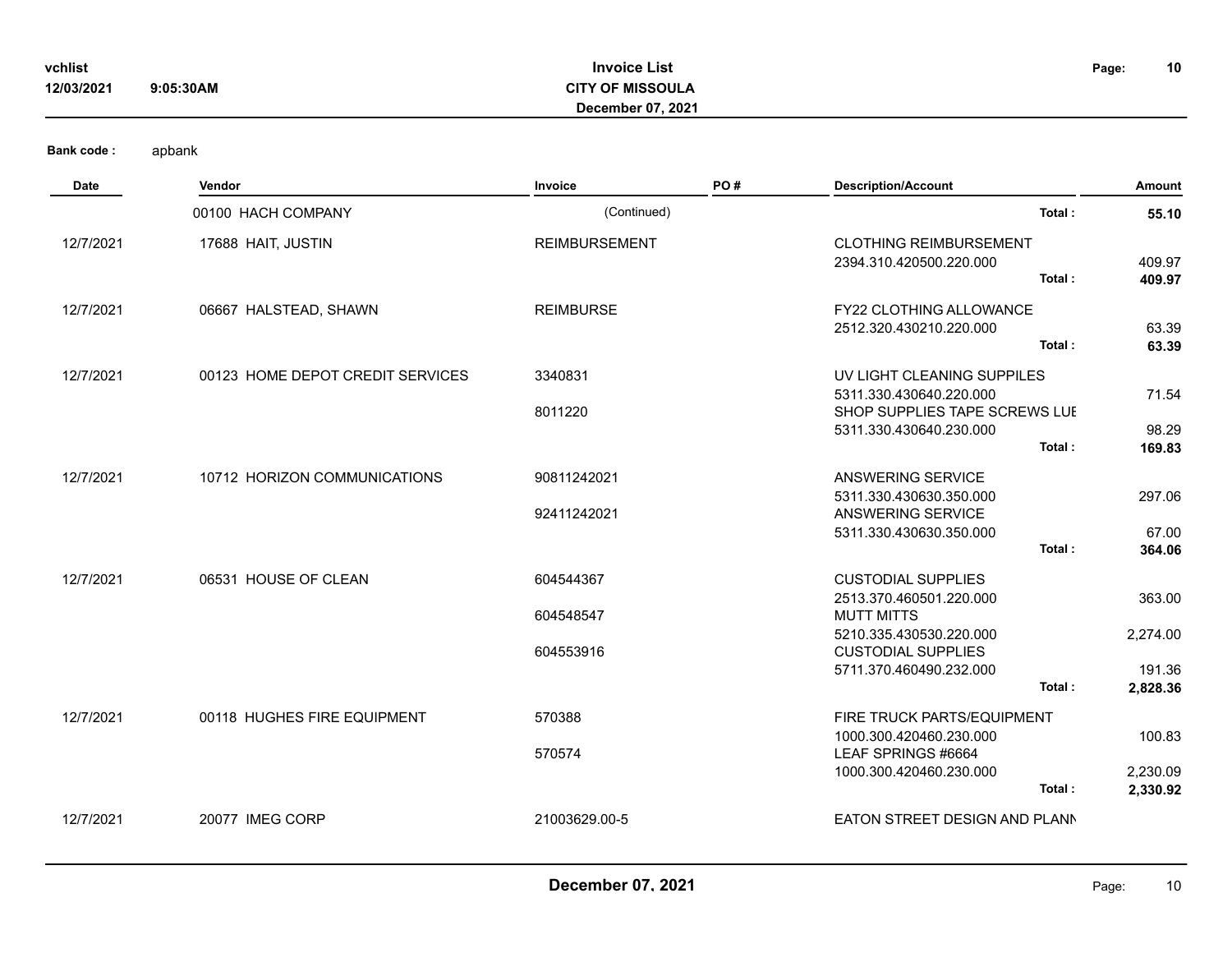| vchlist    |           | <b>Invoice List</b>      | Page: | 11 |
|------------|-----------|--------------------------|-------|----|
| 12/03/2021 | 9:05:30AM | <b>CITY OF MISSOULA</b>  |       |    |
|            |           | <b>December 07, 2021</b> |       |    |
|            |           |                          |       |    |

| <b>Date</b> | Vendor                    | Invoice       | PO# | <b>Description/Account</b>                                | Amount               |
|-------------|---------------------------|---------------|-----|-----------------------------------------------------------|----------------------|
| 12/7/2021   | 20077 IMEG CORP           | (Continued)   |     |                                                           |                      |
|             |                           | 21005147.00-4 |     | 4033.280.430262.930.211<br>IVY FRANKLIN PARK ASSESSMENT / | 5,347.50             |
|             |                           |               |     | 4033.280.430262.930.223                                   | 13,668.50            |
|             |                           | 21006455.00-1 |     | MRA URD II MT/ID WATER & SIDEWA                           |                      |
|             |                           |               |     | 7392.385.470230.350.000<br>Total:                         | 16,294.05            |
|             |                           |               |     |                                                           | 35,310.05            |
| 12/7/2021   | 00263 INLAND TRUCK PARTS  | IN-1016813    |     | <b>BRAKES #8008</b>                                       |                      |
|             |                           |               |     | 1000.300.420460.230.000<br>Total:                         | 1,231.92<br>1,231.92 |
|             |                           |               |     |                                                           |                      |
| 12/7/2021   | 17177 IRON MOUNTAIN       | GBVB322       |     | OFFSITE DOCUMENT STORAGE<br>5210.335.430510.350.000       | 652.54               |
|             |                           |               |     | Total:                                                    | 652.54               |
| 12/7/2021   | 05577 ISTATE TRUCK CENTER | C253162077:01 |     | PARTS FOR 182                                             |                      |
|             |                           |               |     | 2512.320.430251.230.000                                   | 186.65               |
|             |                           | C253162268:01 |     | UNIT 332 SURGE TANK                                       |                      |
|             |                           | C253162805:01 |     | 5311.330.430630.235.000<br>PARTS FOR 184                  | 122.06               |
|             |                           |               |     | 2512.320.430251.230.000                                   | 68.35                |
|             |                           |               |     | Total:                                                    | 377.06               |
| 12/7/2021   | 07020 IT STARTS WITH ME   | 211120 MSLA   |     | <b>BASIC MEDICAL PLUS PSA</b>                             |                      |
|             |                           |               |     | 6050.390.520800.352.000                                   | 12,426.00            |
|             |                           |               |     | Total:                                                    | 12,426.00            |
| 12/7/2021   | 15667 IWATER INC          | 9237          |     | ANNUAL MAINTENANCE AGREEMEN                               |                      |
|             |                           |               |     | 5311.330.430610.360.000<br>5450.334.430210.360.000        | 2,500.00<br>2,500.00 |
|             |                           |               |     | 5210.335.430510.360.000                                   | 6,460.00             |
|             |                           |               |     | Total:                                                    | 11,460.00            |
| 12/7/2021   | 00473 KLS HYDRAULICS      | 92866         |     | <b>PARTS</b>                                              |                      |
|             |                           |               |     | 2512.320.430230.220.000                                   | 83.77                |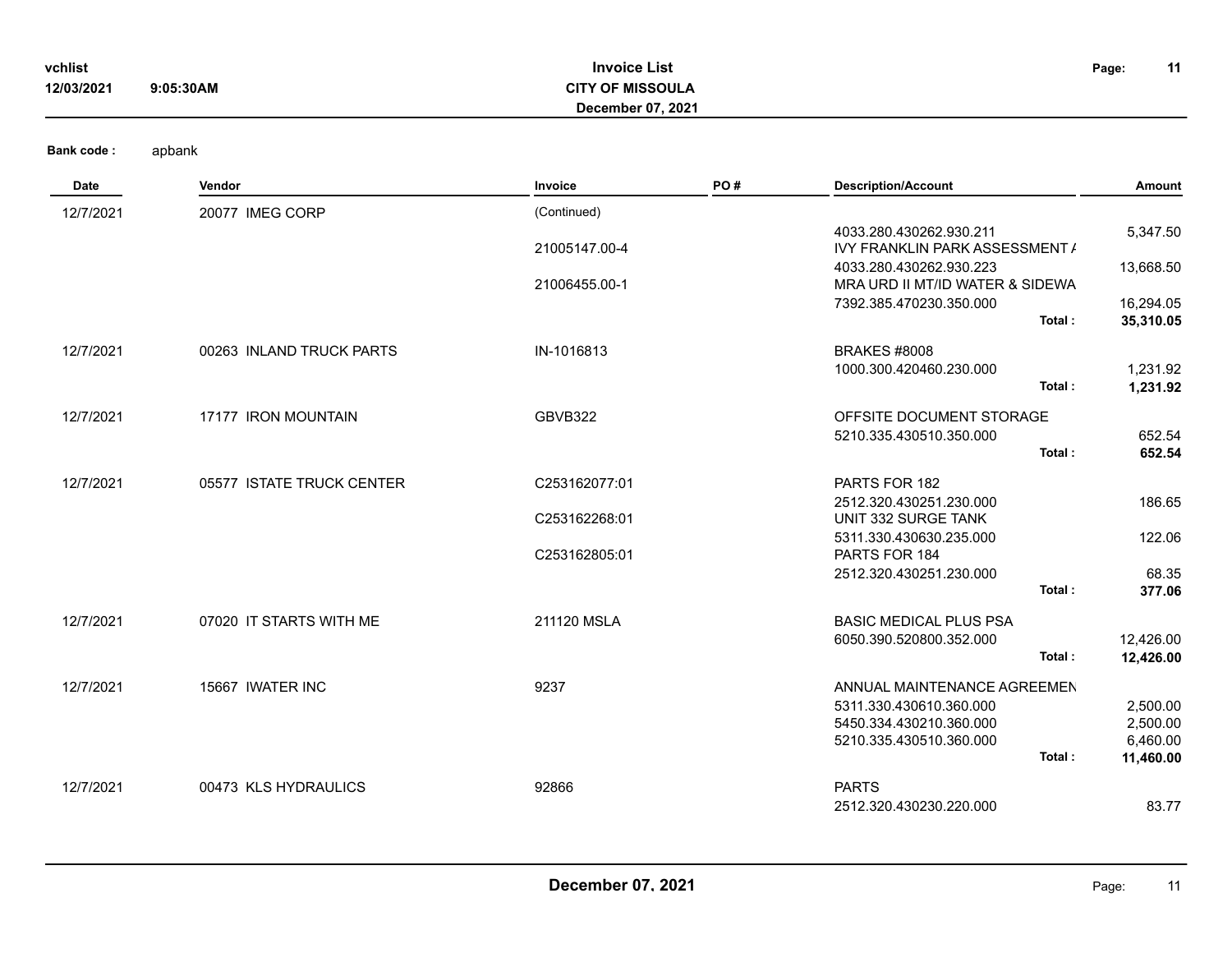| vchlist<br>12/03/2021 | <b>Invoice List</b><br><b>CITY OF MISSOULA</b><br>9:05:30AM<br>December 07, 2021 |             |     |                                          |       | 12              |
|-----------------------|----------------------------------------------------------------------------------|-------------|-----|------------------------------------------|-------|-----------------|
| <b>Bank code:</b>     | apbank                                                                           |             |     |                                          |       |                 |
| Date                  | Vendor                                                                           | Invoice     | PO# | <b>Description/Account</b>               |       | Amount          |
| 12/7/2021             | 00473 KLS HYDRAULICS                                                             | (Continued) |     |                                          |       |                 |
|                       |                                                                                  | 93173       |     | PARTS FOR 182                            |       |                 |
|                       |                                                                                  | 93291       |     | 2512.320.430251.230.000<br>PARTS FOR 179 |       | 106.40          |
|                       |                                                                                  |             |     | 2512.320.430251.230.000                  |       | 123.57          |
|                       |                                                                                  | 93316       |     | JET HOSE SWIVEL END                      |       |                 |
|                       |                                                                                  |             |     | 5311.330.430630.230.000                  | - - - | 38.94<br>------ |

|           |                               |                 | Total:                         | 352.68   |
|-----------|-------------------------------|-----------------|--------------------------------|----------|
| 12/7/2021 | 10167 LAERDAL MEDICAL CORP    | 2021/2000050473 | <b>TRAINING SIMULATOR</b>      |          |
|           |                               |                 | 1000.300.429004.220.419        | 1,313.00 |
|           |                               |                 | Total:                         | 1,313.00 |
| 12/7/2021 | 00336 LAWSON PRODUCTS INC     | 9309039544      | <b>PAINT FOR PLOW TRUCKS</b>   |          |
|           |                               |                 | 2512.320.430251.230.000        | 110.52   |
|           |                               |                 | Total:                         | 110.52   |
| 12/7/2021 | 00407 LEE ENTERPRISES         | 102-60125063    | POTNG MIX MASTHEADS & DIG IMPI |          |
|           |                               |                 | 5311.330.430660.330.000        | 1,026.00 |
|           |                               | 61352           | PARKS AND REC                  |          |
|           |                               |                 | 2513.370.460411.330.000        | 22.00    |
|           |                               | 65254-1         | FMRP AD-2022 BRIDES & GROOMS   |          |
|           |                               |                 | 1219.370.460441.330.000        | 870.00   |
|           |                               |                 | Total:                         | 1,918.00 |
| 12/7/2021 | 00338 LES SCHWAB TIRE CENTER  | 90200685470     | <b>TIRES #3331</b>             |          |
|           |                               |                 | 1225.300.420460.220.000        | 1,171.28 |
|           |                               |                 | Total:                         | 1,171.28 |
| 12/7/2021 | 17512 LION LUMBER & BUILD LLC | 53              | <b>MILLED LUMBER</b>           |          |
|           |                               |                 | 2513.370.460484.350.000        | 2,943.36 |
|           |                               |                 | 2513.370.460501.350.000        | 1,638.14 |
|           |                               |                 | Total:                         | 4,581.50 |
| 12/7/2021 | 14617 LUMENAD                 | <b>REFUND</b>   | <b>CANCELLED LEASES</b>        |          |
|           |                               |                 | 7370.000.343017.42             | 50.00    |
|           |                               |                 | 7370.000.343017.39             | 81.00    |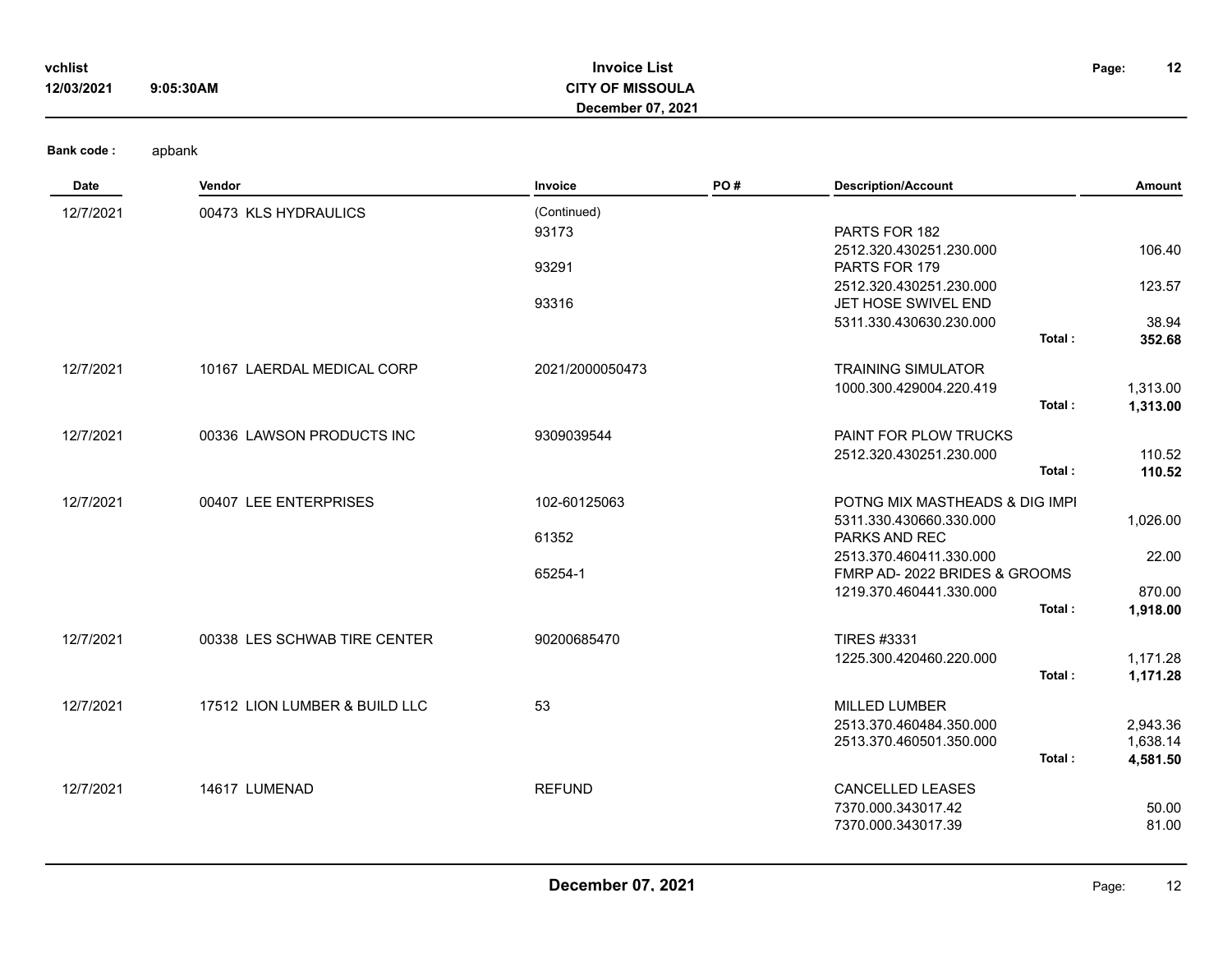| vchlist<br>12/03/2021 | 9:05:30AM | <b>Invoice List</b><br><b>CITY OF MISSOULA</b><br><b>December 07, 2021</b> | Page: | 13 |
|-----------------------|-----------|----------------------------------------------------------------------------|-------|----|
| <b>Bank code:</b>     | apbank    |                                                                            |       |    |

| <b>Date</b> | Vendor                          | Invoice          | PO# | <b>Description/Account</b>                                                            | Amount                   |
|-------------|---------------------------------|------------------|-----|---------------------------------------------------------------------------------------|--------------------------|
|             | 14617 LUMENAD                   | (Continued)      |     | Total:                                                                                | 131.00                   |
| 12/7/2021   | 00041 MCCHD                     | 7016             |     | <b>WATER TESTING</b><br>5210.335.430530.350.000<br>Total:                             | 144.00<br>144.00         |
| 12/7/2021   | 00376 MIDLAND IMPLEMENT CO      | 133620001        |     | <b>GASKETS</b><br>2513.370.460501.235.000<br>Total:                                   | 23.02<br>23.02           |
| 12/7/2021   | 00831 MISSOULA AGING SERVICES   | 112221           |     | <b>FY22 AGING SERVICES CONTRACT</b><br>1000.255.450000.700.000<br>Total:              | 143,867.00<br>143,867.00 |
| 12/7/2021   | 05455 MISSOULA COPY CENTER      | 138572<br>138685 |     | <b>CURRENTS OPEN HOUSE</b><br>2513.370.460410.310.000<br><b>CURRENTS LOBBY BOARDS</b> | 104.00                   |
|             |                                 | 139643           |     | 2513.370.460410.310.000<br>SIGNS-FMRP<br>1221.370.460503.220.000<br>Total:            | 72.00<br>72.00<br>248.00 |
| 12/7/2021   | 00236 MISSOULA COUNTY TREASURER | 19514-MSLA       |     | <b>GREEN TARIFF CONSULTING</b><br>1000.255.419000.350.000<br>Total:                   | 2,122.92<br>2,122.92     |
| 12/7/2021   | 00393 MISSOULA MOTOR PARTS CO   | 488138           |     | AUTO PARTS SUPPLIES UNIT 332<br>5311.330.430630.235.000                               | 106.94                   |
|             |                                 | 488517           |     | PARTS FOR COMM SHOP 589<br>2512.280.430270.230.000                                    | 25.16                    |
|             |                                 | 489710<br>490119 |     | <b>AUTO PARTS SUPPLIES</b><br>5311.330.430630.235.000<br><b>AUTO PARTS SUPPLIES</b>   | 62.63                    |
|             |                                 | 490503           |     | 2513.370.460501.235.000<br><b>AUTO PARTS SUPPLIES</b>                                 | 26.98                    |
|             |                                 |                  |     | 2513.370.460501.235.000                                                               | 33.79                    |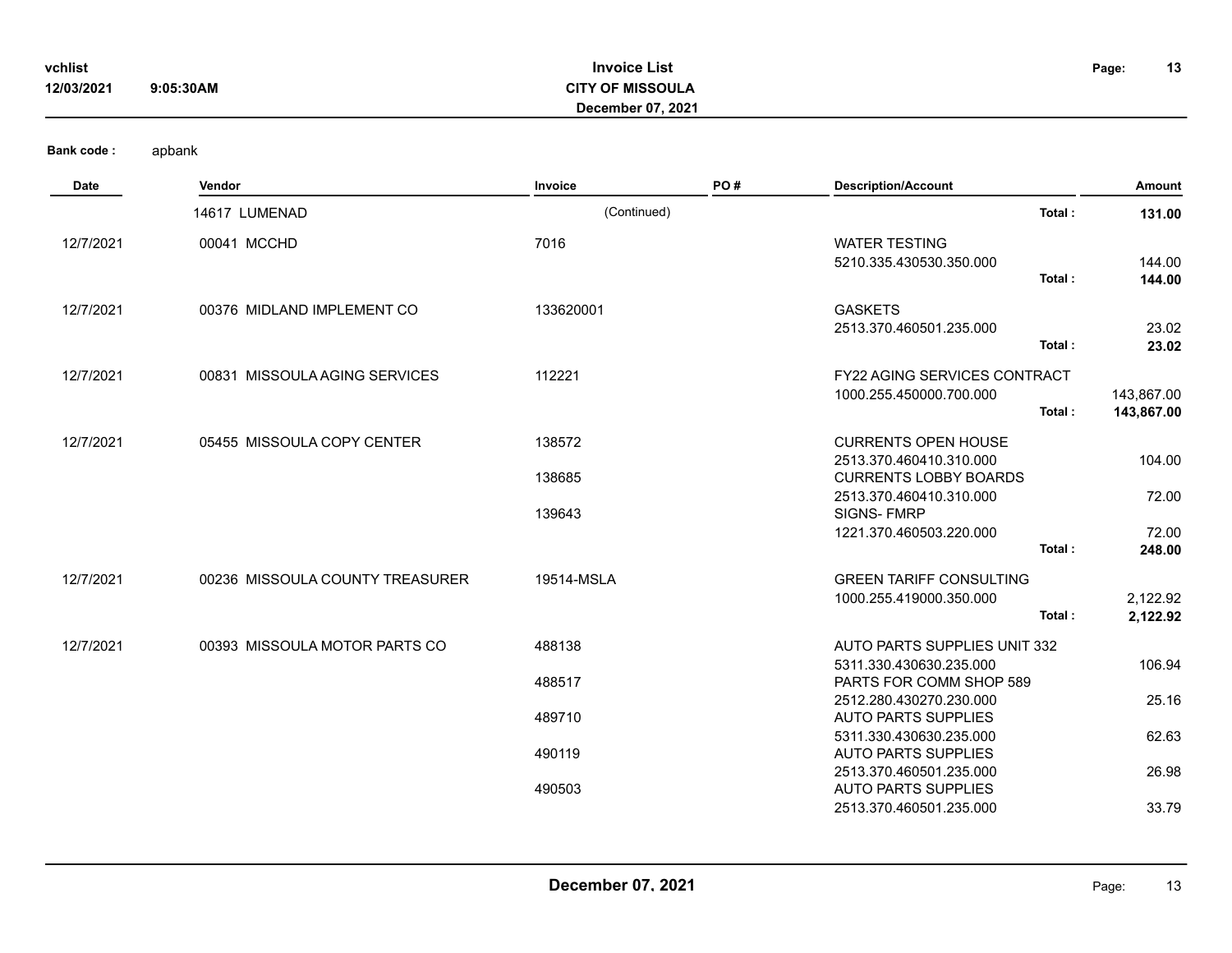| vchlist    |           | <b>Invoice List</b>     | Page: | 14 |
|------------|-----------|-------------------------|-------|----|
| 12/03/2021 | 9:05:30AM | <b>CITY OF MISSOULA</b> |       |    |
|            |           | December 07, 2021       |       |    |

| Date      | Vendor                        | Invoice     | PO# | <b>Description/Account</b>                            | Amount |
|-----------|-------------------------------|-------------|-----|-------------------------------------------------------|--------|
| 12/7/2021 | 00393 MISSOULA MOTOR PARTS CO | (Continued) |     |                                                       |        |
|           |                               | 492054      |     | <b>AUTO PARTS SUPPLIES</b>                            |        |
|           |                               |             |     | 1000.321.431330.220.000                               | 75.15  |
|           |                               | 492108      |     | PARTS FOR 182                                         |        |
|           |                               |             |     | 2512.320.430251.230.000                               | 26.99  |
|           |                               | 492344      |     | <b>AUTO PARTS SUPPLIES</b>                            |        |
|           |                               |             |     | 1000.300.420460.230.000                               | 10.96  |
|           |                               | 492622      |     | PARTS FOR 182                                         |        |
|           |                               |             |     | 2512.320.430251.230.000                               | 3.98   |
|           |                               | 493075      |     | PARTS FOR 162                                         |        |
|           |                               |             |     | 2512.320.430251.230.000                               | 9.62   |
|           |                               | 493091      |     | PARTS FOR 162                                         | 25.82  |
|           |                               | 493144      |     | 2512.320.430251.230.000<br>PARTS FOR 162              |        |
|           |                               |             |     | 2512.320.430251.230.000                               | 14.29  |
|           |                               | 493251      |     | <b>FLOOR DRY</b>                                      |        |
|           |                               |             |     | 5311.330.430630.220.000                               | 40.00  |
|           |                               | 493519      |     | <b>AUTO PARTS SUPPLIES</b>                            |        |
|           |                               |             |     | 1000.246.411810.230.000                               | 3.70   |
|           |                               | 493689      |     | <b>AUTO PARTS SUPPLIES</b>                            |        |
|           |                               |             |     | 1000.321.431330.230.000                               | 22.36  |
|           |                               | 493762      |     | PARTS FOR 606                                         |        |
|           |                               |             |     | 2512.320.430252.230.000                               | 191.86 |
|           |                               | 493866      |     | <b>AUTO PARTS SUPPLIES</b>                            |        |
|           |                               |             |     | 7370.395.430266.360.716                               | 11.10  |
|           |                               | 494713      |     | PARTS FOR 118                                         |        |
|           |                               |             |     | 2512.320.430251.230.000                               | 121.39 |
|           |                               | 494716      |     | <b>AUTO PARTS SUPPLIES</b>                            |        |
|           |                               |             |     | 1000.246.431350.230.000<br><b>AUTO PARTS SUPPLIES</b> | 222.71 |
|           |                               | 494954      |     | 1000.321.431330.230.000                               | 58.16  |
|           |                               | 495433      |     | PARTS FOR 565                                         |        |
|           |                               |             |     | 2512.280.430265.360.000                               | 51.69  |
|           |                               | 495705      |     | PARTS FOR 124                                         |        |
|           |                               |             |     | 2512.320.430230.230.000                               | 142.64 |
|           |                               |             |     |                                                       |        |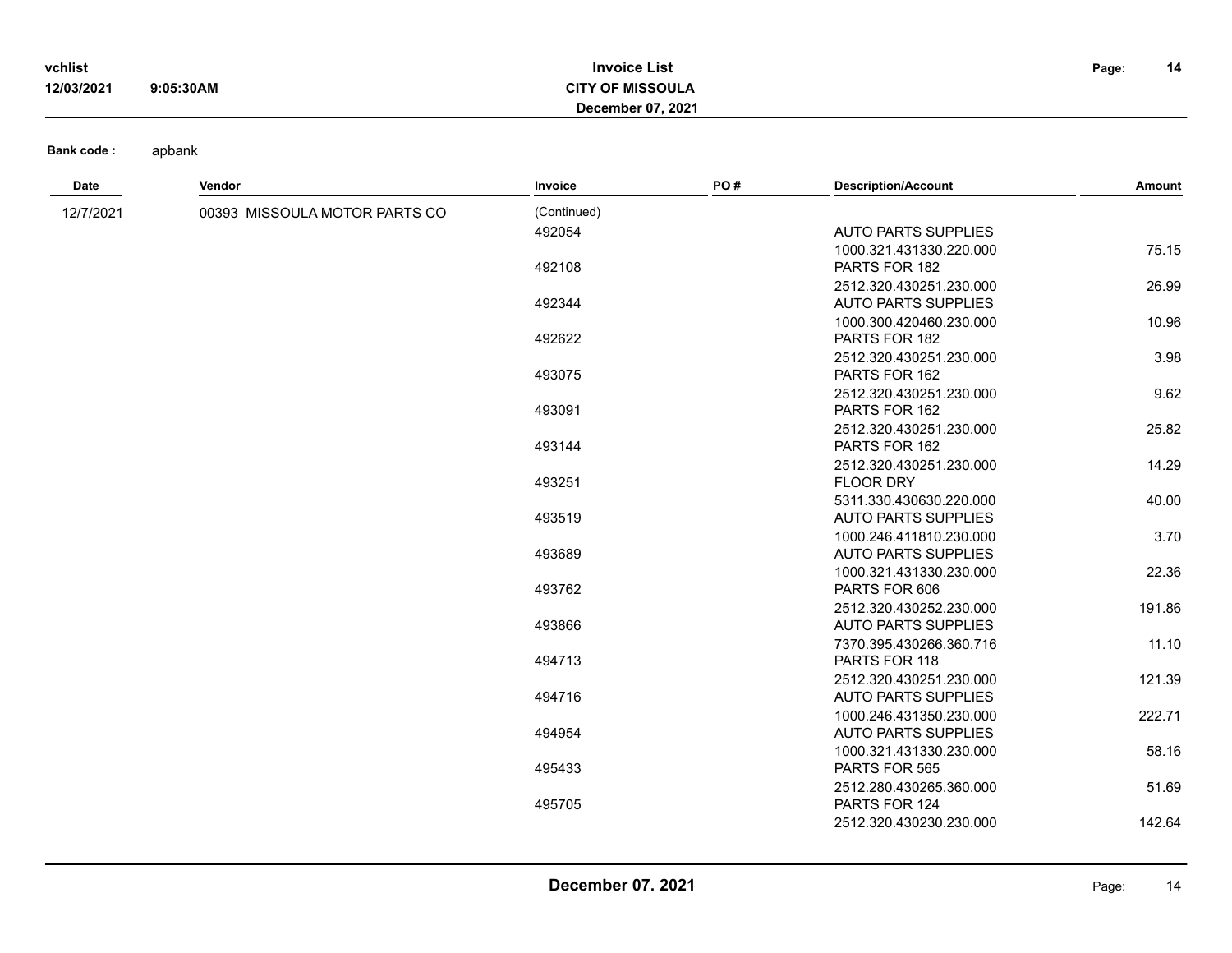| vchlist    |           | <b>Invoice List</b>      | Page: | 15 |
|------------|-----------|--------------------------|-------|----|
| 12/03/2021 | 9:05:30AM | <b>CITY OF MISSOULA</b>  |       |    |
|            |           | <b>December 07, 2021</b> |       |    |

**Date Vendor Invoice PO # Description/Account Amount**

**Bank code :** apbank

12/7/2021 00393 MISSOULA MOTOR PARTS CO (Continued) 495713 PARTS FOR 141 2512.320.430230.230.000 16.86 495964 PARTS FOR 124 2512.320.430230.230.000 21.36 **Total : 1,326.14** 12/7/2021 00399 MISSOULA SAWS INC 94833 CREW TOOLS 2513.370.460439.220.000 80.00 **Total : 80.00** 12/7/2021 00402 MISSOULA TEXTILE SERVICES 1458085 TEXTILE SERVICES 1000.246.411810.220.000 13.99 1460851 TEXTILE SERVICES 1000.300.420420.360.000 41.37 1461747 TEXTILE SERVICES 5311.330.430640.350.000 168.02 1461748 TEXTILE SERVICES 5311.330.430630.350.000 63.40 1462060 TEXTILE SERVICES 5210.335.430520.360.000 233.43 1462688 TEXTILE SERVICES 1000.321.431330.220.000 173.92 1462692 TEXTILE SERVICES 1000.246.411810.220.000 13.99 1464073 TEXTILE SERVICES UNIFORMS AND 5311.330.430660.350.000 150.39 1464075 TEXTILE SERVICES 5311.330.430630.350.000 63.40

12/7/2021 00261 MLCT 100261 00261 MLCT 12/7/2021 00261 ML00007 ML00007 NL00007 SB358 RULE MAKING FY22 QI EXPEI

**December 07, 2021 Page:** 15

S1463018 TEXTILE SERVICES

**Total : 924.02**

5210.335.430520.360.000 2.11

5311.330.430610.350.000 1,400.00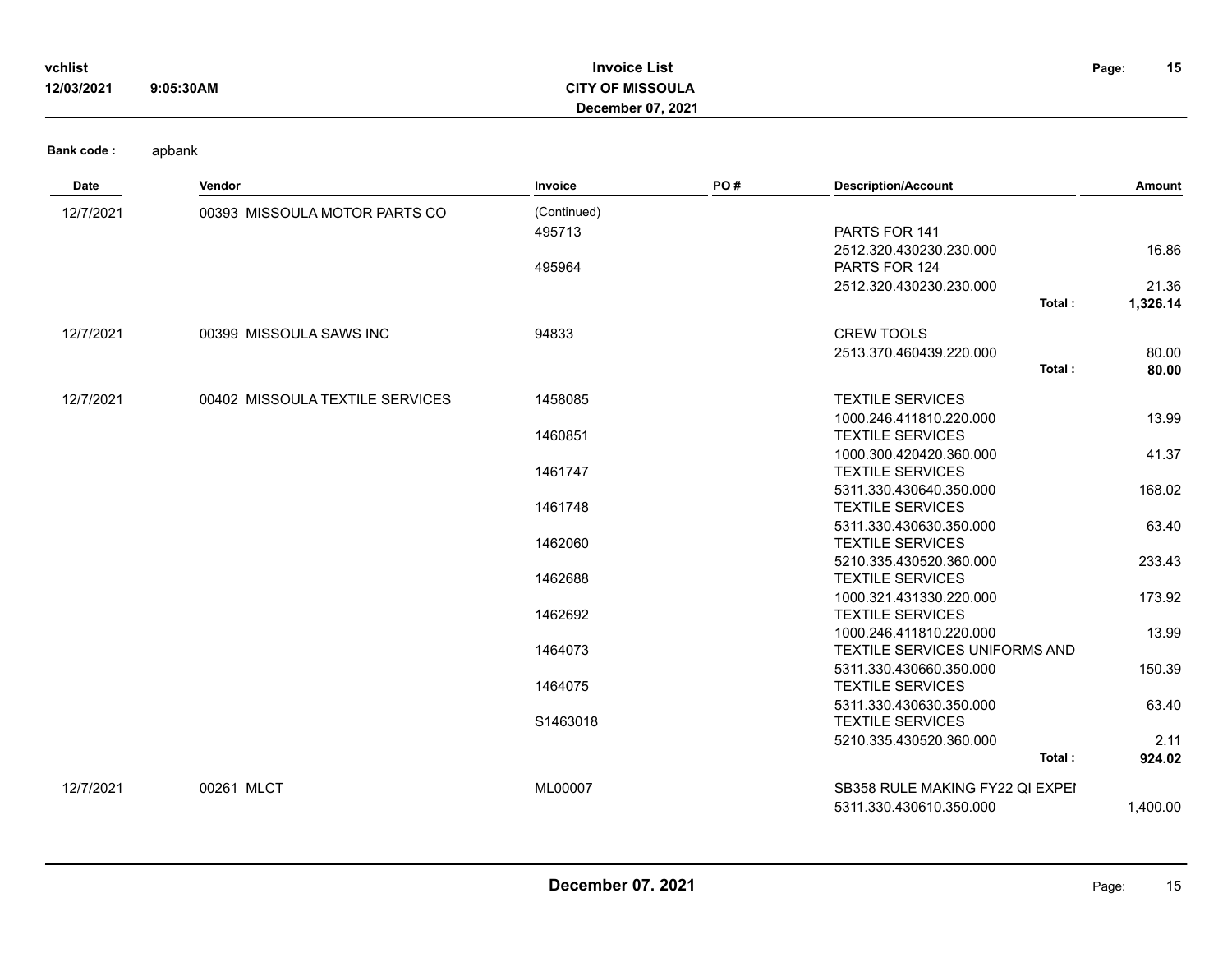| vchlist    |           | <b>Invoice List</b>     | Page: | 16 |
|------------|-----------|-------------------------|-------|----|
| 12/03/2021 | 9:05:30AM | <b>CITY OF MISSOULA</b> |       |    |
|            |           | December 07, 2021       |       |    |
|            |           |                         |       |    |

| Date      | Vendor                        | Invoice                    | PO# | <b>Description/Account</b>                                              | Amount                 |
|-----------|-------------------------------|----------------------------|-----|-------------------------------------------------------------------------|------------------------|
|           | 00261 MLCT                    | (Continued)                |     | Total:                                                                  | 1,400.00               |
| 12/7/2021 | 00262 MMIA                    | DR1005173                  |     | DEDUCTIBLE RECOVER<br>1000.390.510330.500.000<br>Total:                 | 15,509.45<br>15,509.45 |
| 12/7/2021 | 00410 MONTANA BOLT INC        | 313566<br>313637           |     | LEAFSPRING BOLTS #4461<br>1000.300.420460.230.000<br>16 X 15 TAP        | 10.20                  |
|           |                               |                            |     | 5311.330.430660.230.000<br>Total:                                       | 50.00<br>60.20         |
| 12/7/2021 | 10612 MONTANA BROOM & BRUSH   | 1525372                    |     | <b>CLEANING SUPPLIES SNOW MELT</b><br>5311.330.430640.220.000<br>Total: | 362.84<br>362.84       |
| 12/7/2021 | 00420 MORRISON MAIERLE INC    | 000217677                  |     | SERVICES THRU OCT 29 GRANT CR<br>5311.330.430637.930.202<br>Total:      | 46,651.15<br>46,651.15 |
| 12/7/2021 | 18392 MOTION INDUSTRIES       | MT02-064446<br>MT02-064447 |     | UNIT 364 BALL BEARINGS<br>5311.330.430660.235.000<br>UNIT 354 BEARINGS  | 291.88                 |
|           |                               |                            |     | 5311.330.430660.235.000<br>Total:                                       | 304.44<br>596.32       |
| 12/7/2021 | 00422 MOUNTAIN SUPPLY COMPANY | 9312764                    |     | PARTS FOR 182<br>2512.320.430251.230.000                                | 34.55                  |
|           |                               | 9314217                    |     | PARTS FOR 182<br>2512.320.430251.230.000                                | 29.10                  |
|           |                               | 9315693                    |     | PLUMBING/IRRIGATING SUPPLIES<br>5311.330.430640.230.000                 | 2.00                   |
|           |                               | 9315789                    |     | PARTS FOR 182<br>2512.320.430251.230.000                                | 176.45                 |
|           |                               | 9315802                    |     | PARTS FOR 182<br>2512.320.430251.230.000                                | 158.00                 |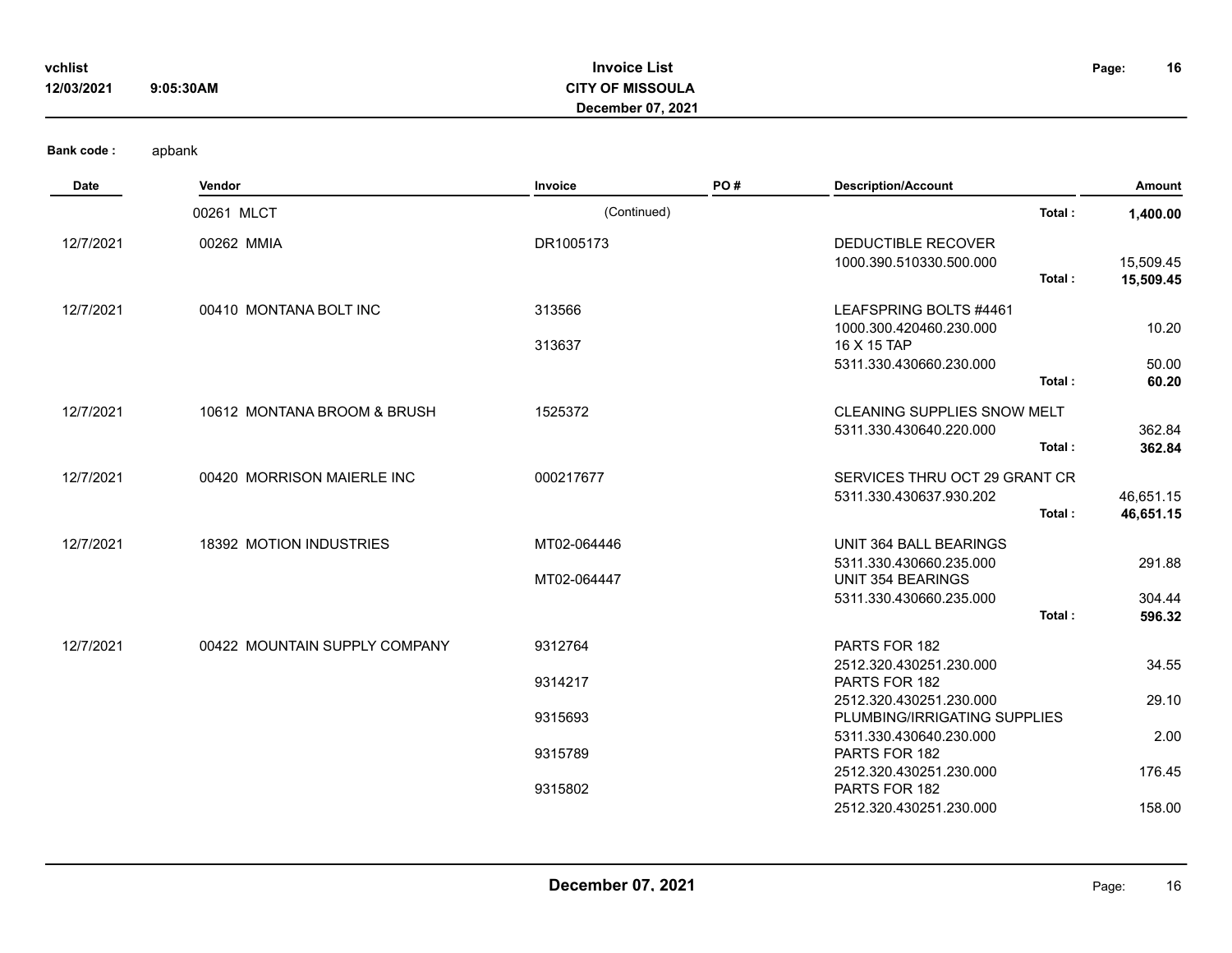| vchlist    |           | <b>Invoice List</b>      | Page: | 17 |
|------------|-----------|--------------------------|-------|----|
| 12/03/2021 | 9:05:30AM | <b>CITY OF MISSOULA</b>  |       |    |
|            |           | <b>December 07, 2021</b> |       |    |

| Date      | Vendor                               | Invoice         | PO# | <b>Description/Account</b>                                | Amount   |
|-----------|--------------------------------------|-----------------|-----|-----------------------------------------------------------|----------|
|           | 00422 MOUNTAIN SUPPLY COMPANY        | (Continued)     |     | Total:                                                    | 400.10   |
| 12/7/2021 | 10125 MURDOCHS                       | 25826/5         |     | <b>EXTENSION CORD</b>                                     |          |
|           |                                      |                 |     | 1000.321.431330.230.000                                   | 74.99    |
|           |                                      | 25828/5         |     | <b>KEYRING AND BUCKLE</b>                                 |          |
|           |                                      |                 |     | 1000.300.420460.230.000                                   | 2.48     |
|           |                                      | 25847/5         |     | <b>GASKETS</b>                                            |          |
|           |                                      |                 |     | 2513.370.460501.235.000                                   | 5.50     |
|           |                                      | 25887/5         |     | LEAF RAKES FOR CREW                                       |          |
|           |                                      |                 |     | 2512.320.430230.220.000                                   | 99.96    |
|           |                                      | 25970/5         |     | DRILL BIT AND UNIT 336 TARP                               |          |
|           |                                      | 25981/5         |     | 5311.330.430630.220.000<br>QUILTED BIBB CARPENTER AND STI | 20.48    |
|           |                                      |                 |     | 5311.330.430660.220.000                                   | 239.98   |
|           |                                      |                 |     | Total:                                                    | 443.39   |
|           |                                      |                 |     |                                                           |          |
| 12/7/2021 | 21641 NATIONAL DEVELOPMENT COUNCIL   | 12878296        |     | <b>ONLINE TRAINING</b>                                    |          |
|           |                                      |                 |     | 2940.400.470290.700.000                                   | 1,134.00 |
|           |                                      |                 |     | Total:                                                    | 1,134.00 |
| 12/7/2021 | 10746 NEW PIG CORPORATION            | 4951457-01      |     | <b>SPILL KITS</b>                                         |          |
|           |                                      |                 |     | 2513.370.460432.220.000                                   | 263.00   |
|           |                                      |                 |     | Total:                                                    | 263.00   |
| 12/7/2021 | 11625 NEWFIELDS                      | 350.00707.000-1 |     | <b>HYDROGEOLOGY AND WATER RIGH</b>                        |          |
|           |                                      |                 |     | 4037.280.430220.930.211                                   | 1,510.00 |
|           |                                      |                 |     | Total:                                                    | 1,510.00 |
| 12/7/2021 | 00383 NFPA                           | 8070811X        |     | ANNUAL MEMBERSHIP                                         |          |
|           |                                      |                 |     | 1000.300.420440.330.000                                   | 175.00   |
|           |                                      |                 |     | Total:                                                    | 175.00   |
| 12/7/2021 | 00477 NORTHWEST INDUSTRIAL SUPPLY CO | 2547259-1       |     | <b>LOCATE PAINT</b>                                       |          |
|           |                                      |                 |     | 5210.335.430550.220.000                                   | 53.76    |
|           |                                      | 2547548         |     | <b>WELDING STOCK</b>                                      |          |
|           |                                      |                 |     | 1000.321.431330.230.000                                   | 195.84   |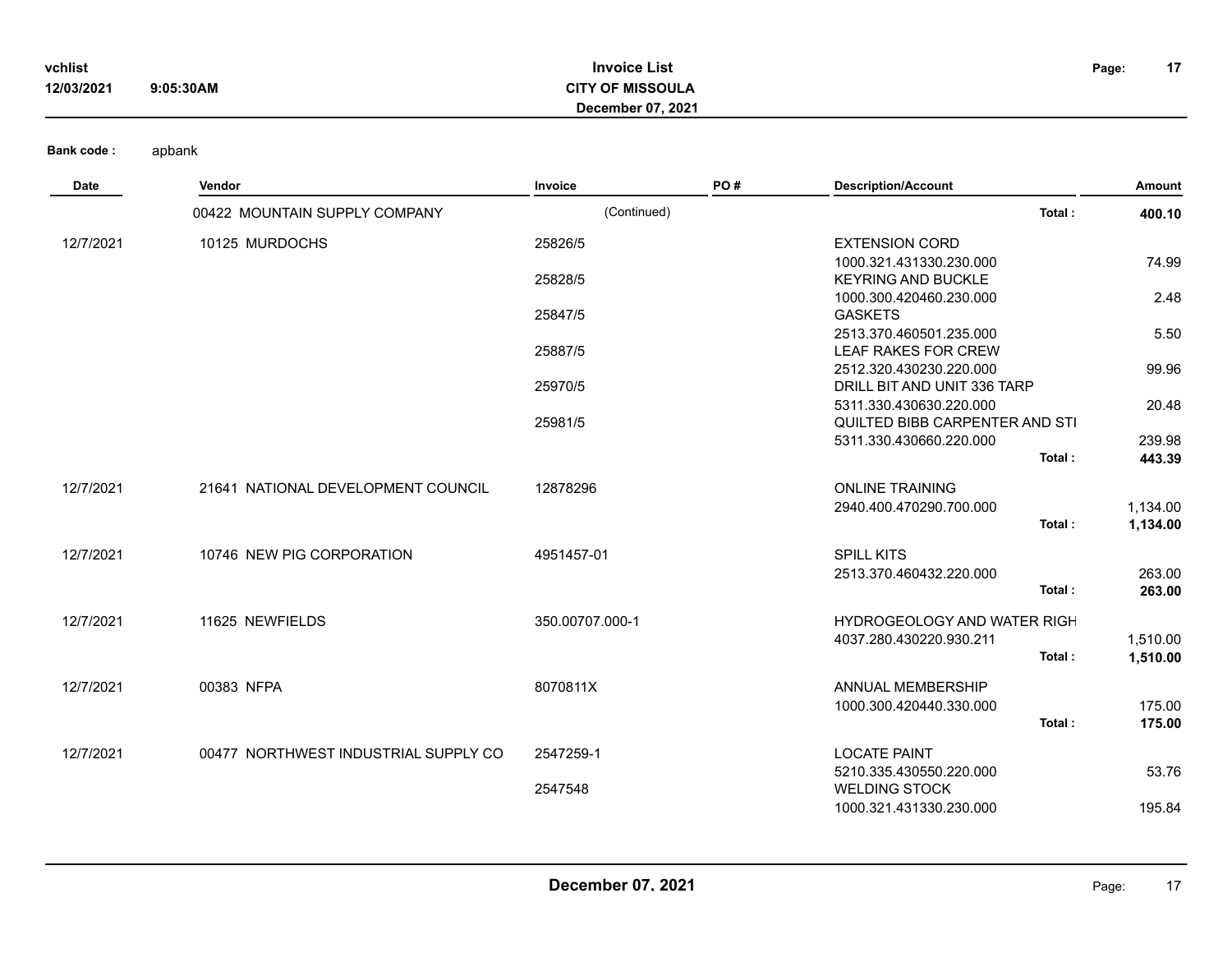| vchlist    |           | <b>Invoice List</b>     | Page: |
|------------|-----------|-------------------------|-------|
| 12/03/2021 | 9:05:30AM | <b>CITY OF MISSOULA</b> |       |
|            |           | December 07, 2021       |       |

| <b>Date</b> | Vendor                               | Invoice     | PO# | <b>Description/Account</b>          | Amount    |
|-------------|--------------------------------------|-------------|-----|-------------------------------------|-----------|
|             | 00477 NORTHWEST INDUSTRIAL SUPPLY CC | (Continued) |     | Total:                              | 249.60    |
| 12/7/2021   | 00725 NORTHWESTERN ENERGY            | 0100451-4   |     | 300 S 4TH ST                        |           |
|             |                                      |             |     | 2513.370.460501.341.000             | 66.99     |
|             |                                      | 04086062    |     | UTILITY BILLS                       |           |
|             |                                      |             |     | 2512.280.430263.341.000             | 4,629.76  |
|             |                                      |             |     | 2512.280.430264.341.000             | 13.22     |
|             |                                      | 04088670    |     | <b>UTILITY BILLS</b>                |           |
|             |                                      |             |     | 2512.280.430263.341.000             | 2,446.56  |
|             |                                      |             |     | 2400.280.430263.341.000             | 22,018.57 |
|             |                                      | 0485788-4   |     | <b>FRANKLIN PARK</b>                |           |
|             |                                      |             |     | 2513.370.460501.341.000             | 6.90      |
|             |                                      | 0722466-0   |     | <b>BOYD PARK IRR TIMER</b>          |           |
|             |                                      |             |     | 2513.370.460501.341.000             | 6.00      |
|             |                                      | 0722489-2   |     | <b>GREGORY PARK SPRINKLER CONTI</b> |           |
|             |                                      |             |     | 2513.370.460501.341.000             | 1.51      |
|             |                                      | 0722492-6   |     | LINCOLN PKWY SOCCER FIELDBEH        |           |
|             |                                      |             |     | 2513.370.460501.341.000             | 1.71      |
|             |                                      | 0722526-1   |     | LITTLE MCCORMICK PARK               |           |
|             |                                      |             |     | 2513.370.460501.341.000             | 8.15      |
|             |                                      | 0722538-6   |     | <b>BONNER PARK</b>                  |           |
|             |                                      |             |     | 2513.370.460501.341.000             | 6.37      |
|             |                                      | 0722585-7   |     | 200 BLK W PINE TWIN 400W WD OHI     |           |
|             |                                      |             |     | 7370.395.430266.341.000             | 67.06     |
|             |                                      | 0722586-5   |     | 200 W PINE LT                       |           |
|             |                                      |             |     | 7370.395.430266.341.000             | 148.20    |
|             |                                      | 0722587-3   |     | 200 BLK W PINE 400W HPSSQ UGDE      |           |
|             |                                      |             |     | 7370.395.430266.341.000             | 114.28    |
|             |                                      | 0722588-1   |     | 100 BLK W BROADWAY 400WHPS ST       |           |
|             |                                      |             |     | 7370.395.430266.341.000             | 95.19     |
|             |                                      | 0722591-5   |     | E OF HIGGINS AVE BR 250W HPSTW      |           |
|             |                                      |             |     | 7370.395.430266.341.000             | 110.56    |
|             |                                      | 0722592-3   |     | UNDER HIGGINS AVE BR 175WMV O       |           |
|             |                                      |             |     | 7370.395.430266.341.000             | 94.88     |

**18**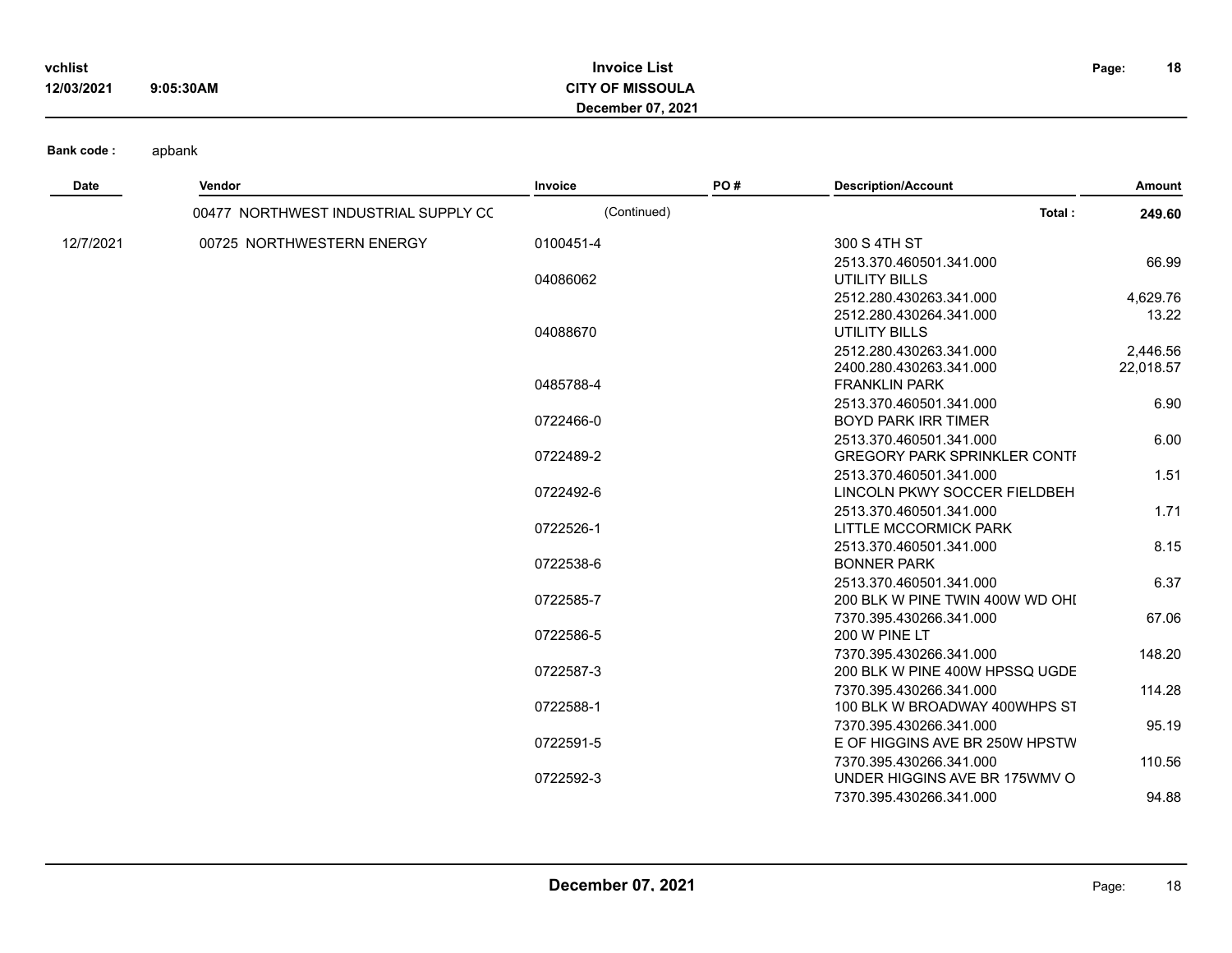| vchlist    |           | <b>Invoice List</b>      | Page: | 19 |
|------------|-----------|--------------------------|-------|----|
| 12/03/2021 | 9:05:30AM | <b>CITY OF MISSOULA</b>  |       |    |
|            |           | <b>December 07, 2021</b> |       |    |

| Date      | Vendor                    | Invoice     | PO# | <b>Description/Account</b>                   | Amount   |
|-----------|---------------------------|-------------|-----|----------------------------------------------|----------|
| 12/7/2021 | 00725 NORTHWESTERN ENERGY | (Continued) |     |                                              |          |
|           |                           | 0722594-9   |     | CARAS PARK LOT ST POLES4 400W                |          |
|           |                           |             |     | 7370.395.430266.341.000                      | 283.12   |
|           |                           | 0722842-2   |     | 128 W MAIN ST GRG                            |          |
|           |                           |             |     | 7370.395.430266.341.000                      | 244.29   |
|           |                           | 0722882-8   |     | <b>WEST CARAS PARKING LOT</b>                |          |
|           |                           |             |     | 7370.395.430266.341.000                      | 333.17   |
|           |                           | 0722888-5   |     | CARAS PARK WEST SIDE IRRIG TIMI              |          |
|           |                           |             |     | 2513.370.460501.341.000                      | 6.51     |
|           |                           | 0975952-3   |     | STEPHENS AVE MEDIAN AT BICKFOI               |          |
|           |                           |             |     | 2513.370.460501.341.000                      | 8.78     |
|           |                           | 0996360-4   |     | 115 BANK ST                                  |          |
|           |                           |             |     | 7370.395.430266.341.000                      | 300.26   |
|           |                           | 1088855-0   |     | 1305 SCOTT ST PMP                            |          |
|           |                           |             |     | 1000.246.430220.341.000                      | 75.75    |
|           |                           | 1100856-2   |     | 1305 SCOTT ST LT                             |          |
|           |                           |             |     | 1000.246.430220.341.000                      | 51.04    |
|           |                           | 1239681-8   |     | <b>CARAS PARK</b>                            |          |
|           |                           |             |     | 7370.395.430266.341.000                      | 45.54    |
|           |                           | 1435593-7   |     | <b>MADISON ST BRIDGE</b>                     |          |
|           |                           |             |     | 2513.370.460501.341.000                      | 29.48    |
|           |                           | 1476982-2   |     | 5200 BIGFORK RD SPLR                         |          |
|           |                           |             |     | 2513.370.460501.341.000                      | 6.64     |
|           |                           | 1493965-6   |     | 3001 BANCROFT                                |          |
|           |                           | 1493973-0   |     | 5711.370.460491.341.000<br>3001 BANCROFT PMP | 159.34   |
|           |                           |             |     | 5711.370.460491.341.000                      | 150.12   |
|           |                           | 1526898-0   |     | 600 CREGG LN                                 |          |
|           |                           |             |     | 5711.370.460490.341.000                      | 8,951.46 |
|           |                           | 1539063-6   |     | 3205 FORT MISSOULA RD WSRM                   |          |
|           |                           |             |     | 2513.370.460501.341.000                      | 17.55    |
|           |                           | 1547090-9   |     | <b>MCCORMICK PARK IRR</b>                    |          |
|           |                           |             |     | 2513.370.460501.341.000                      | 294.93   |
|           |                           | 1683756-9   |     | <b>LAFRAY LN PARK MTRPED</b>                 |          |
|           |                           |             |     | 2513.370.460501.341.000                      | 19.56    |
|           |                           |             |     |                                              |          |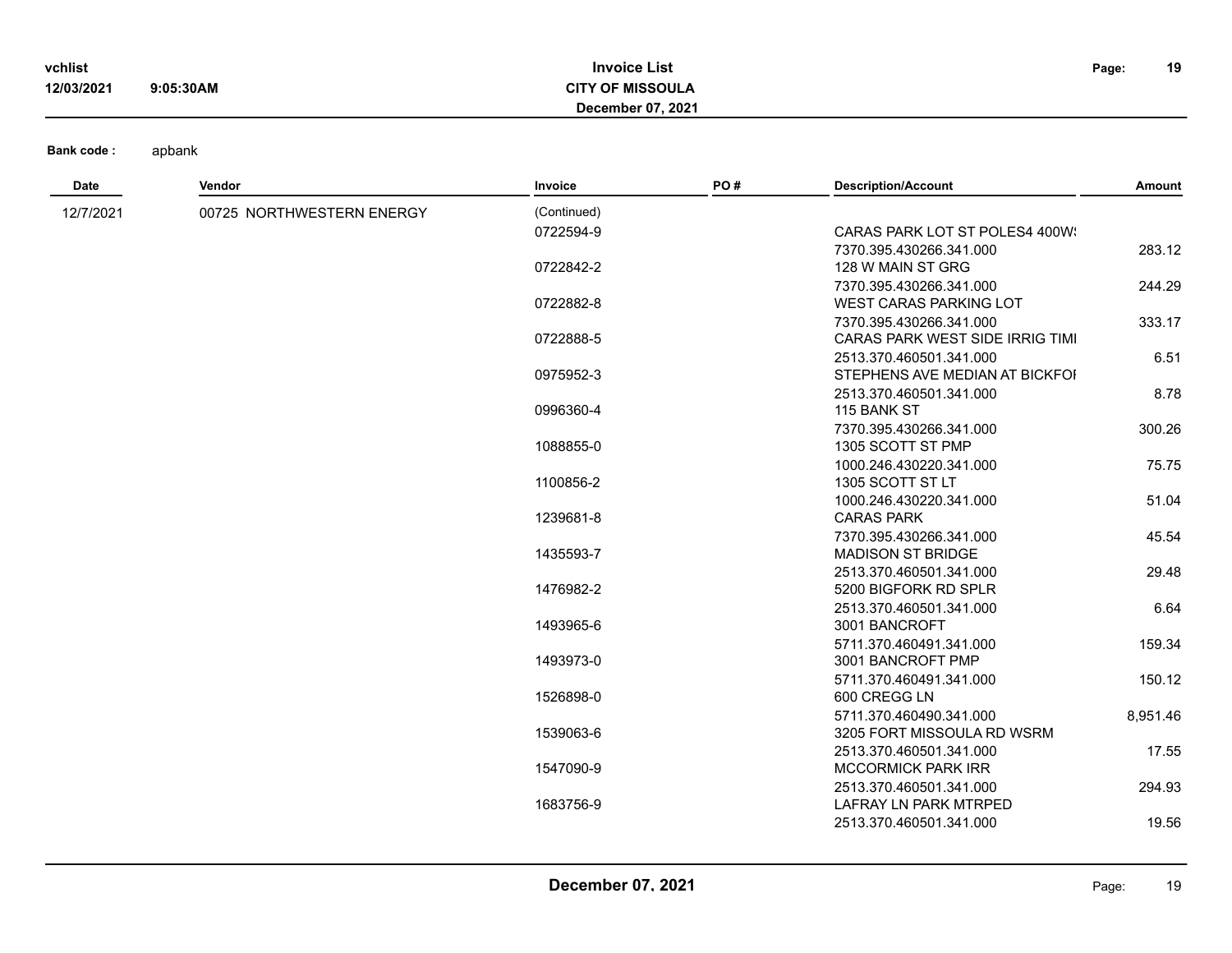| vchlist    |           | <b>Invoice List</b>     | Page: | 20 |
|------------|-----------|-------------------------|-------|----|
| 12/03/2021 | 9:05:30AM | <b>CITY OF MISSOULA</b> |       |    |
|            |           | December 07, 2021       |       |    |

| Date      | Vendor                    | Invoice     | PO# | <b>Description/Account</b>          | Amount |
|-----------|---------------------------|-------------|-----|-------------------------------------|--------|
| 12/7/2021 | 00725 NORTHWESTERN ENERGY | (Continued) |     |                                     |        |
|           |                           | 1762220-0   |     | BENTLEY PARK LOOP PARK IRRG         |        |
|           |                           |             |     | 2513.370.460501.341.000             | 0.26   |
|           |                           | 1823217-3   |     | <b>WHITE PINE PARK</b>              |        |
|           |                           |             |     | 2513.370.460501.341.000             | 7.03   |
|           |                           | 1892978-6   |     | FLYNN LANE AND MULLAN ROAD          |        |
|           |                           |             |     | 2512.280.430263.341.000             | 18.15  |
|           |                           | 1913697-7   |     | MILLER CREEK ROUNDABOUT LIGH        |        |
|           |                           |             |     | 2512.280.430263.341.000             | 32.71  |
|           |                           | 1957211-4   |     | <b>SILVER PARK</b>                  |        |
|           |                           |             |     | 2513.370.460501.341.000             | 204.00 |
|           |                           | 2049175-9   |     | OLD ORCHARD RD PARK WATERING        |        |
|           |                           |             |     | 2513.370.460501.341.000             | 2.07   |
|           |                           | 2061469-9   |     | <b>INTERSECTION OF LOWER MILLER</b> |        |
|           |                           |             |     | 2512.280.430263.341.000             | 22.06  |
|           |                           | 2072268-2   |     | INTRSCTN MILWAUKEE TRL & ORAN       |        |
|           |                           |             |     | 2513.370.460501.341.000             | 43.09  |
|           |                           | 2101277-8   |     | PK BTWN BROADWAY AND RESERVI        |        |
|           |                           |             |     | 2513.370.460501.341.000             | 6.00   |
|           |                           | 2103783-3   |     | PARK PUMP RESERVE AND 190           |        |
|           |                           |             |     | 2513.370.460501.341.000             | 7.40   |
|           |                           | 2103802-1   |     | 700 BLOCK STEPHENS AVE              |        |
|           |                           |             |     | 2513.370.460501.341.000             | 6.00   |
|           |                           | 2116040-3   |     | N 2ND ST & GREENOUGH DR LT          |        |
|           |                           |             |     | 2513.370.460501.341.000             | 37.89  |
|           |                           | 2116779-6   |     | 699 E PINE ST LT                    |        |
|           |                           |             |     | 2513.370.460501.341.000             | 28.32  |
|           |                           | 2123191-5   |     | 201 E FRONT ST MAIN                 |        |
|           |                           |             |     | 7370.395.430266.341.000             | 139.35 |
|           |                           | 2123209-5   |     | CRNR 1ST & GRAND AVE N AXS FOC      |        |
|           |                           |             |     | 2513.370.460501.341.000             | 227.07 |
|           |                           | 2132266-4   |     | 1305 SCOTT ST C                     |        |
|           |                           |             |     | 1000.246.430220.341.000             | 266.14 |
|           |                           | 2133818-1   |     | 201 E FRONT ST 1                    |        |
|           |                           |             |     | 7370.395.430266.341.000             | 64.11  |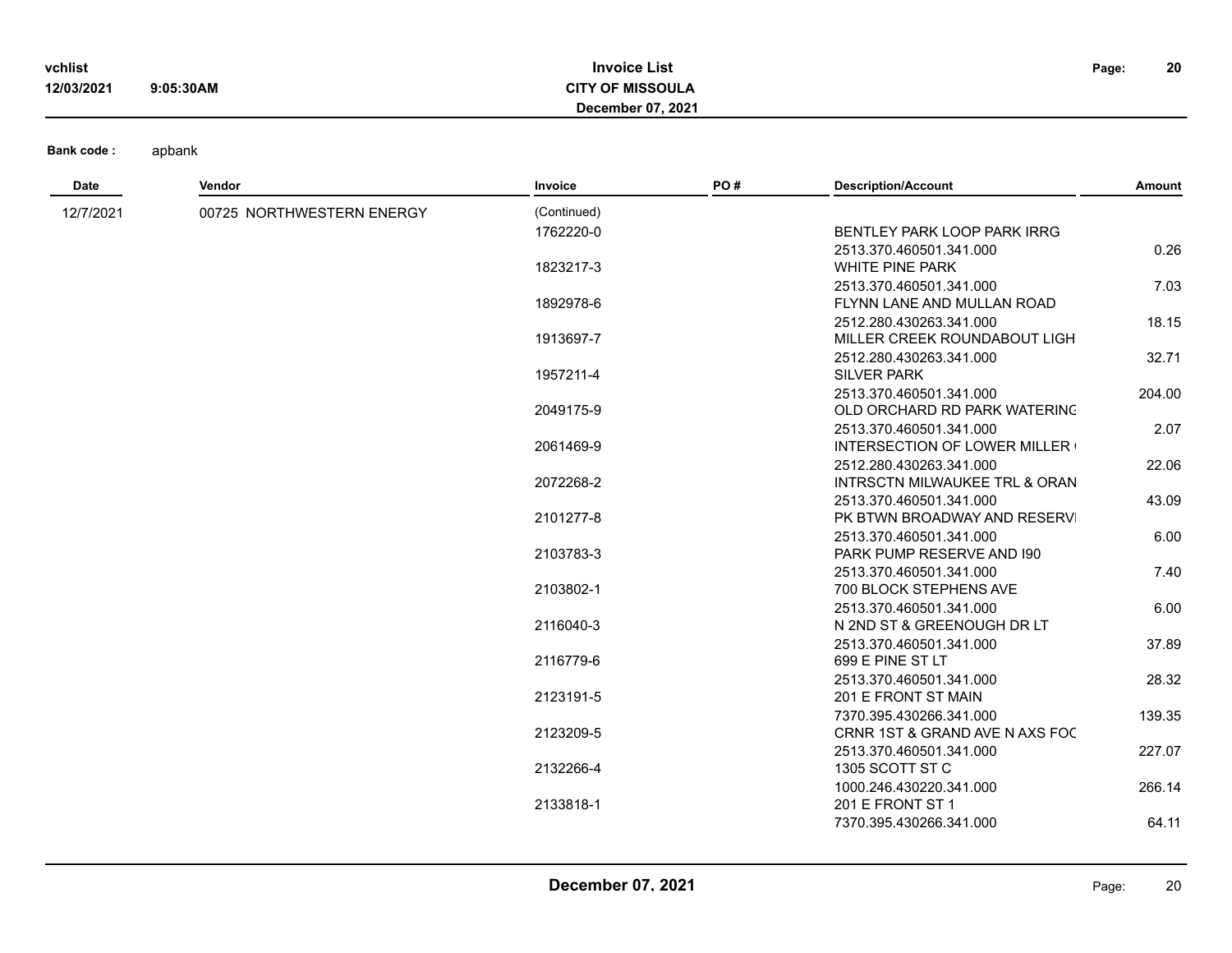| vchlist    |           | <b>Invoice List</b>     | Page: | 21<br><u>41</u> |
|------------|-----------|-------------------------|-------|-----------------|
| 12/03/2021 | 9:05:30AM | <b>CITY OF MISSOULA</b> |       |                 |
|            |           | December 07, 2021       |       |                 |

| Date      | Vendor                    | Invoice     | PO# | <b>Description/Account</b>                   | Amount   |
|-----------|---------------------------|-------------|-----|----------------------------------------------|----------|
| 12/7/2021 | 00725 NORTHWESTERN ENERGY | (Continued) |     |                                              |          |
|           |                           | 2140435-5   |     | 1305 SCOTT ST D                              |          |
|           |                           |             |     | 1000.246.430220.341.000                      | 61.82    |
|           |                           | 2177816-2   |     | 109 W ARTEMOS DR SPLR                        |          |
|           |                           |             |     | 2513.370.460501.341.000                      | 6.51     |
|           |                           | 3032148-3   |     | 3010 DUNCAN DR WELL                          |          |
|           |                           |             |     | 2513.370.460501.341.000                      | 6.00     |
|           |                           | 3098687-1   |     | 160 S CATLIN ST                              |          |
|           |                           |             |     | 2513.370.460501.341.000                      | 47.88    |
|           |                           | 3113141-0   |     | 205 S CATLIN                                 |          |
|           |                           |             |     | 2513.370.460501.341.000                      | 27.90    |
|           |                           | 3133462-6   |     | MONTANA AND CATLIN                           |          |
|           |                           |             |     | 2512.280.430263.341.000                      | 9.69     |
|           |                           | 3171772-1   |     | 1335 WYOMING ST LT                           |          |
|           |                           |             |     | 2513.370.460501.341.000                      | 52.04    |
|           |                           | 3182068-1   |     | 3001 BANCROFT HSE                            |          |
|           |                           |             |     | 2513.370.460501.341.000                      | 16.35    |
|           |                           | 3274131-6   |     | 1305 SCOTT ST PLGN                           |          |
|           |                           |             |     | 1000.246.430220.341.000                      | 52.04    |
|           |                           | 3332670-3   |     | 2705 CCC RD PMP                              |          |
|           |                           |             |     | 1221.370.460503.341.000                      | 60.65    |
|           |                           | 3332671-1   |     | 2705 CCC RD                                  |          |
|           |                           | 3351609-7   |     | 1221.370.460503.341.000<br>2500 CCC RD PARK  | 1,148.67 |
|           |                           |             |     |                                              |          |
|           |                           | 3351610-5   |     | 1221.370.460503.341.000<br>2600 36TH ST PARK | 39.06    |
|           |                           |             |     | 1221.370.460503.341.000                      |          |
|           |                           | 3360028-9   |     | KIWANIS PARK RST A                           | 59.17    |
|           |                           |             |     | 2513.370.460501.341.000                      | 115.43   |
|           |                           | 3366286-7   |     | 3800 OLD HWY 93 S IRRG                       |          |
|           |                           |             |     | 2513.370.460501.341.000                      | 0.48     |
|           |                           | 3379950-3   |     | 3700 COMPOST ROAD ELECTRIC US                |          |
|           |                           |             |     | 5311.330.430660.341.000                      | 170.60   |
|           |                           | 3379966-9   |     | 3700 COMPOST ROAD NATURAL GA                 |          |
|           |                           |             |     | 5311.330.430660.341.000                      | 323.75   |
|           |                           |             |     |                                              |          |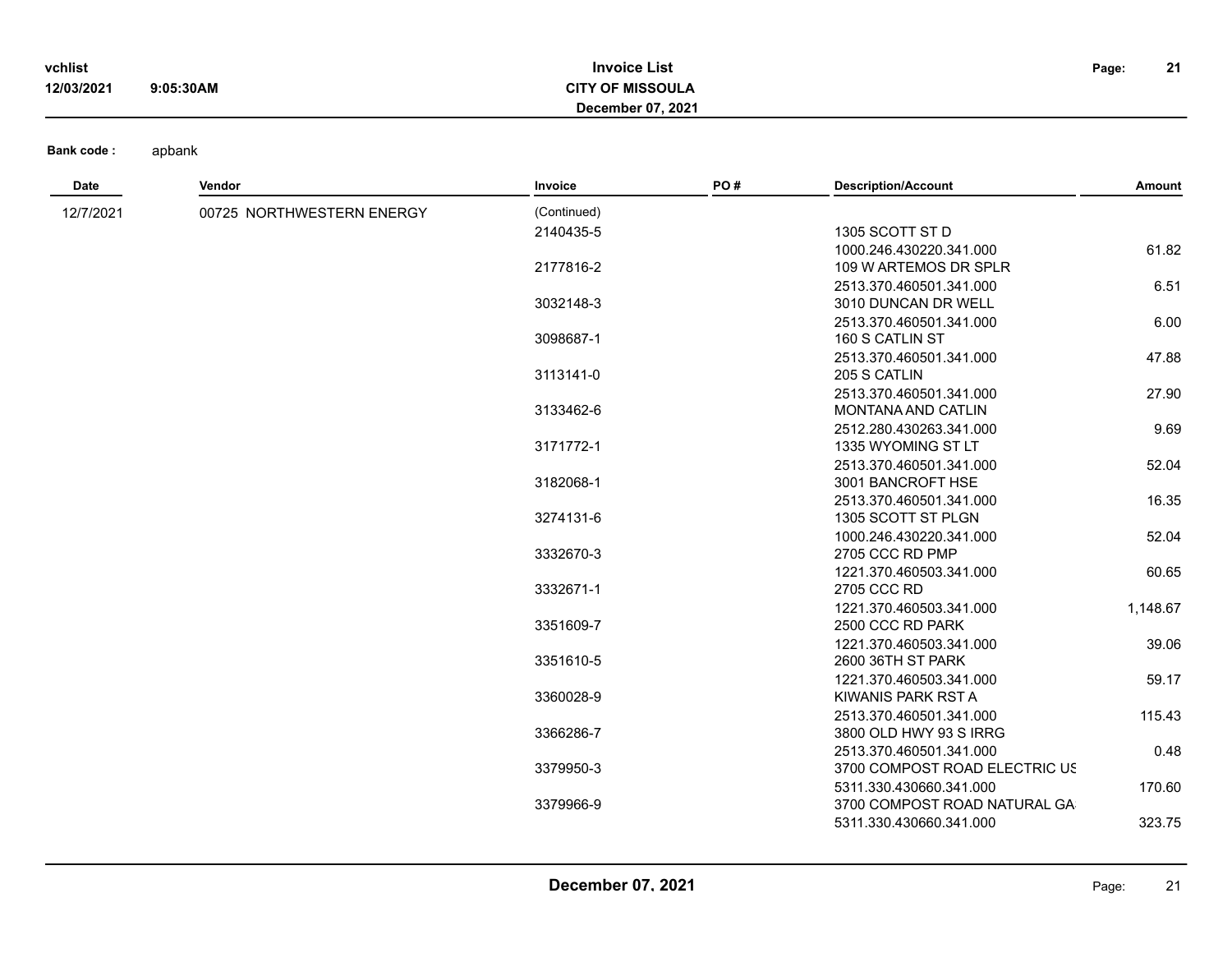| vchlist    |           | <b>Invoice List</b>     | Page: | 22 |
|------------|-----------|-------------------------|-------|----|
| 12/03/2021 | 9:05:30AM | <b>CITY OF MISSOULA</b> |       |    |
|            |           | December 07, 2021       |       |    |

| Date      | Vendor                    | Invoice     | PO# | <b>Description/Account</b>     | Amount   |
|-----------|---------------------------|-------------|-----|--------------------------------|----------|
| 12/7/2021 | 00725 NORTHWESTERN ENERGY | (Continued) |     |                                |          |
|           |                           | 3380424-6   |     | 201 E FRONT ST PDST            |          |
|           |                           |             |     | 7370.395.430266.341.000        | 70.03    |
|           |                           | 3386490-1   |     | 335 N PATTEE ST                |          |
|           |                           |             |     | 2513.370.460501.341.000        | 59.80    |
|           |                           | 3421085-6   |     | 109 N CATLIN ST                |          |
|           |                           |             |     | 1000.246.430220.341.000        | 2,082.08 |
|           |                           | 3424439-2   |     | CRNR OF OLD HWY 93 & RESERVE ! |          |
|           |                           |             |     | 2513.370.460501.341.000        | 70.79    |
|           |                           | 3443822-6   |     | 2015 MARY AVE                  |          |
|           |                           |             |     | 2512.280.430263.341.000        | 144.34   |
|           |                           | 3465832-8   |     | 2835 CLARK STREET              |          |
|           |                           |             |     | 2512.280.430263.341.000        | 40.62    |
|           |                           | 3512669-7   |     | 2203 RIVER ROAD LIGHT          |          |
|           |                           |             |     | 2512.280.430263.341.000        | 0.20     |
|           |                           | 3514297-5   |     | 6905 ALISHA DR TMR             |          |
|           |                           |             |     | 2513.370.460501.341.000        | 7.30     |
|           |                           | 3543085-9   |     | 3025 SOUTH AVE W               |          |
|           |                           |             |     | 1221.370.460503.341.000        | 3,297.00 |
|           |                           | 3543086-7   |     | 3219 FORT MISSOULA RD MNTC     |          |
|           |                           |             |     | 1221.370.460503.341.000        | 342.21   |
|           |                           | 3543088-3   |     | 3005 SOUTH AVE                 |          |
|           |                           |             |     | 1221.370.460503.341.000        | 240.94   |
|           |                           | 3546071-6   |     | 3245 FORT MISSOULA RD PMP      |          |
|           |                           |             |     | 1221.370.460503.341.000        | 53.79    |
|           |                           | 3565669-3   |     | 2110 JOHNSON ST IRRG           |          |
|           |                           |             |     | 2513.370.460501.341.000        | 14.43    |
|           |                           | 3663998-7   |     | 704 CREGG LANE                 |          |
|           |                           |             |     | 2512.280.430264.341.000        | 37.89    |
|           |                           | 3693221-8   |     | 800 W PINE ST                  |          |
|           |                           |             |     | 2513.370.460501.341.000        | 52.41    |
|           |                           | 3729067-3   |     | 1835 NORTH AVE W               |          |
|           |                           |             |     | 2513.370.460501.341.000        | 106.81   |
|           |                           | 3748433-4   |     | 3205 FORT MISSOULA RD          |          |
|           |                           |             |     | 1221.370.460503.341.000        | 6.00     |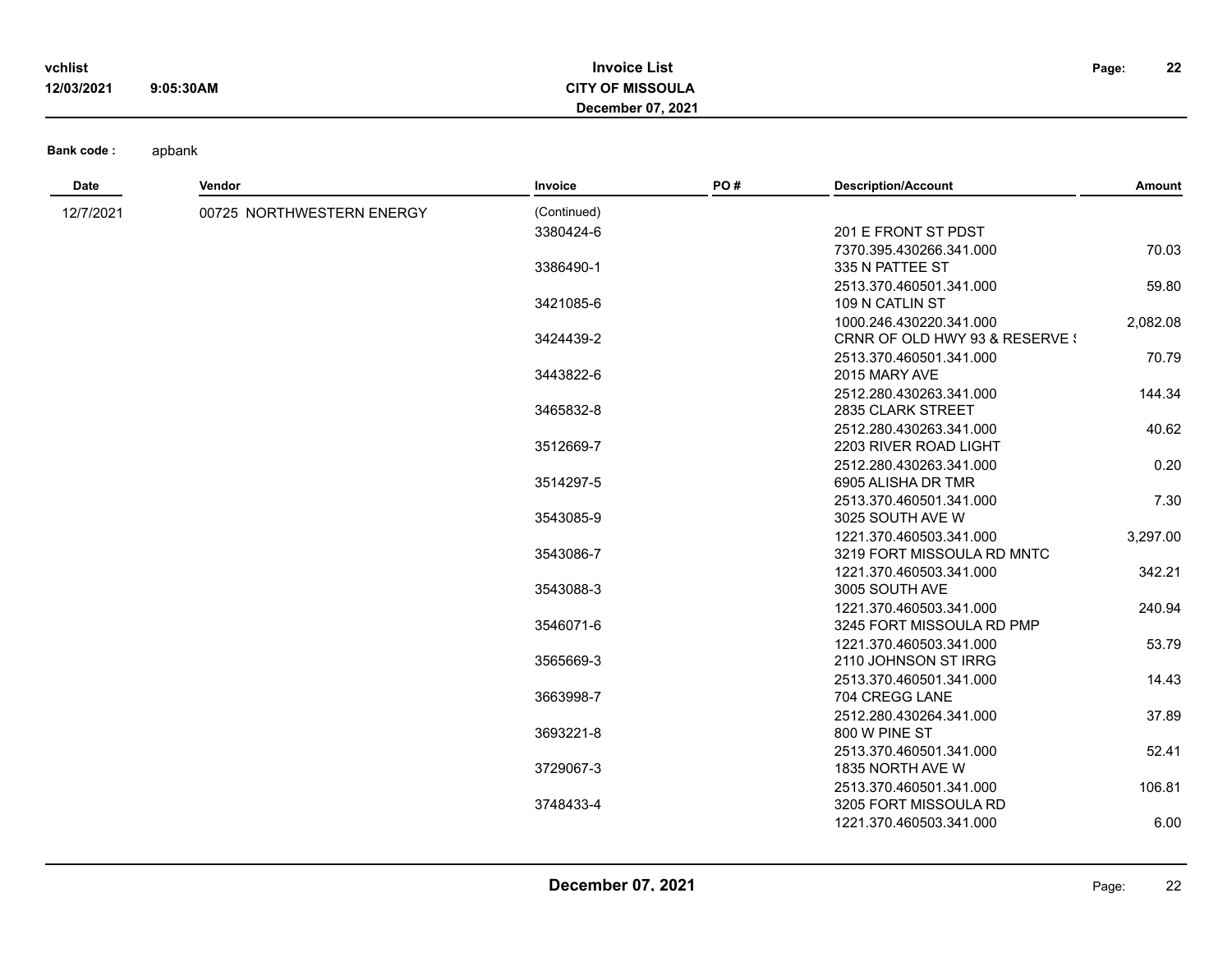| vchlist    |           | <b>Invoice List</b>      | Page: | 23 |
|------------|-----------|--------------------------|-------|----|
| 12/03/2021 | 9:05:30AM | <b>CITY OF MISSOULA</b>  |       |    |
|            |           | <b>December 07, 2021</b> |       |    |

| Date      | Vendor                              | Invoice         | PO# | <b>Description/Account</b>                        | Amount    |
|-----------|-------------------------------------|-----------------|-----|---------------------------------------------------|-----------|
| 12/7/2021 | 00725 NORTHWESTERN ENERGY           | (Continued)     |     |                                                   |           |
|           |                                     | 3894676-0       |     | S END OF 40TH ST RECLAIMER                        |           |
|           |                                     |                 |     | 1221.370.460503.341.000                           | 42.35     |
|           |                                     |                 |     | Total:                                            | 50,792.13 |
| 12/7/2021 | 00487 OFFICE CITY                   | 1000103-0       |     | OFFICE SUPPLIES                                   |           |
|           |                                     |                 |     | 1000.300.420410.210.000                           | 17.47     |
|           |                                     | 1000103-1       |     | OFFICE SUPPLIES                                   |           |
|           |                                     |                 |     | 1000.300.420410.210.000                           | 130.44    |
|           |                                     | 1000103-2       |     | OFFICE SUPPLIES                                   |           |
|           |                                     |                 |     | 1000.300.420410.210.000                           | 29.49     |
|           |                                     | 1000377-0       |     | OFFICE SUPPLIES                                   |           |
|           |                                     |                 |     | 1000.250.411050.210.000                           | 349.00    |
|           |                                     | 1000511-0       |     | OFFICE SUPPLIES                                   |           |
|           |                                     | 1000549-0       |     | 5210.335.430510.210.000<br>OFFICE SUPPLIES        | 7.39      |
|           |                                     |                 |     | 1000.230.410360.210.000                           | 10.49     |
|           |                                     | 1000749-1       |     | OFFICE SUPPLIES                                   |           |
|           |                                     |                 |     | 1000.240.410510.210.000                           | 3.98      |
|           |                                     |                 |     | Total:                                            | 548.26    |
|           |                                     |                 |     |                                                   |           |
| 12/7/2021 | 00488 OFFICE SOLUTIONS AND SERVICES | 3086            |     | OFFICE SUPPLIES                                   |           |
|           |                                     | 3823            |     | 5311.330.430610.220.000<br><b>OFFICE SUPPLIES</b> | 25.02     |
|           |                                     |                 |     | 5311.330.430610.220.000                           | 53.19     |
|           |                                     | 3855            |     | <b>OPERATORS DIARIES</b>                          |           |
|           |                                     |                 |     | 5311.330.430640.220.000                           | 150.84    |
|           |                                     | <b>INV99682</b> |     | CONTRACT OVERAGE OCT 8- NOV 7                     |           |
|           |                                     |                 |     | 1000.300.420420.360.000                           | 169.28    |
|           |                                     | <b>INV99927</b> |     | CONTRACT OVERAGE OCT 18- NOV                      |           |
|           |                                     |                 |     | 7370.395.430266.320.000                           | 35.27     |
|           |                                     |                 |     | Total:                                            | 433.60    |
| 12/7/2021 | 00495 OPPORTUNITY RESOURCES INC     | 67526           |     | PARKS AND REC JANITORIAL OCT21                    |           |
|           |                                     |                 |     | 1221.370.460503.350.000                           | 193.06    |
|           |                                     |                 |     | 2513.370.460432.350.000                           | 677.98    |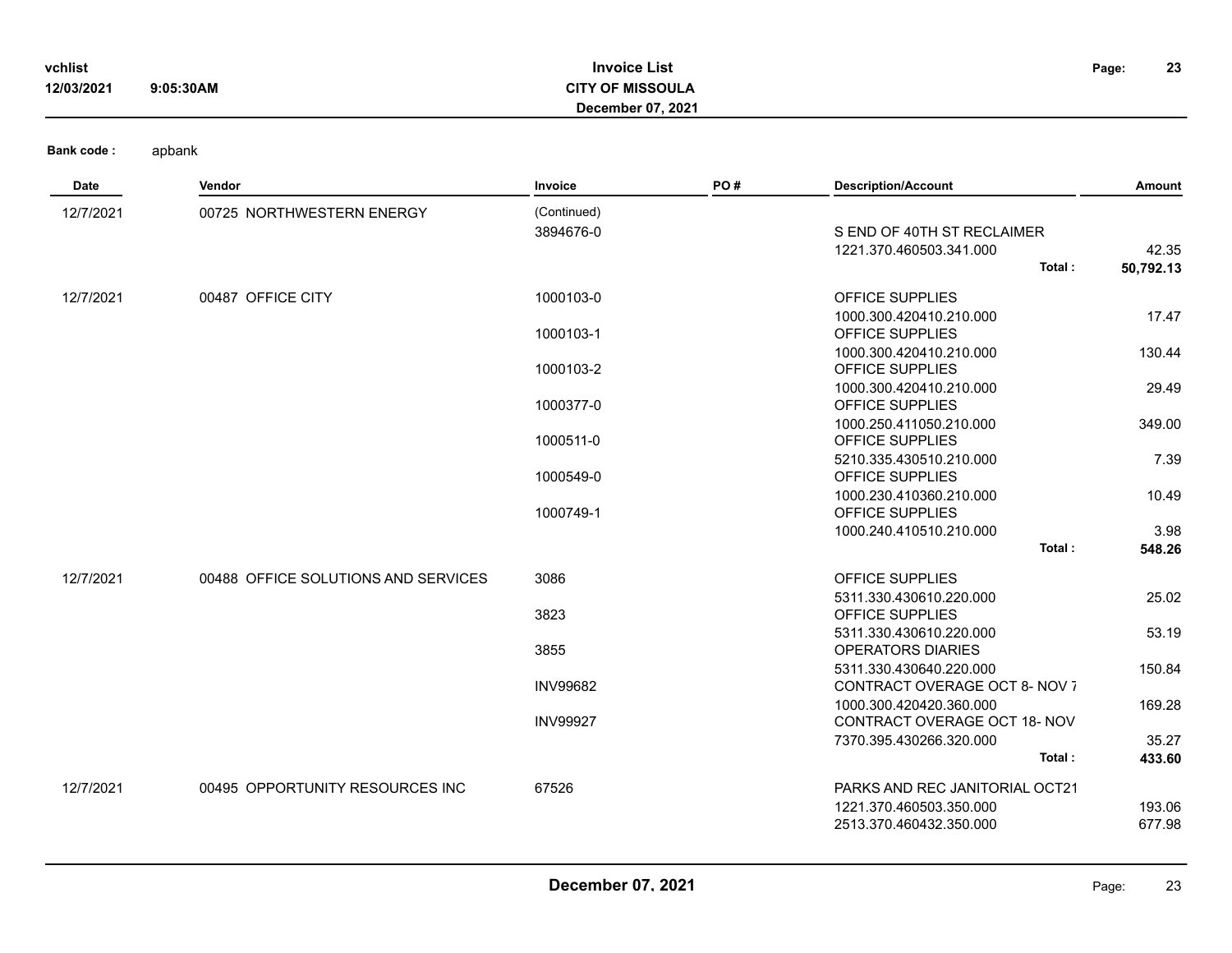| vchlist    |           | <b>Invoice List</b>     | Page: | 24 |
|------------|-----------|-------------------------|-------|----|
| 12/03/2021 | 9:05:30AM | <b>CITY OF MISSOULA</b> |       |    |
|            |           | December 07, 2021       |       |    |

| <b>Date</b> | Vendor                               | Invoice              | PO# | <b>Description/Account</b>                               | Amount           |
|-------------|--------------------------------------|----------------------|-----|----------------------------------------------------------|------------------|
| 12/7/2021   | 00495 OPPORTUNITY RESOURCES INC      | (Continued)<br>67527 |     | CITY BUILDINGS JANITORIAL OCT21                          |                  |
|             |                                      | 67528                |     | 1000.246.431350.360.000<br>CITY HALL JANITORIAL OCT 21   | 3,191.78         |
|             |                                      |                      |     | 1000.246.431350.360.000                                  | 10,300.74        |
|             |                                      |                      |     | Total:                                                   | 14,363.56        |
| 12/7/2021   | 04887 OREILLY AUTO PARTS/FIRST CALL  | 1562-355522          |     | PARTS FOR 118                                            |                  |
|             |                                      |                      |     | 2512.320.430251.230.000<br>Total:                        | 35.71            |
|             |                                      |                      |     |                                                          | 35.71            |
| 12/7/2021   | 00506 PACIFIC STEEL & RECYCLING      | 7845344              |     | METHANE SCRUBBER DRAIN                                   |                  |
|             |                                      |                      |     | 5311.330.430640.230.000<br>Total:                        | 150.00<br>150.00 |
|             |                                      |                      |     |                                                          |                  |
| 12/7/2021   | 01026 PIERCE FLOORING                | MS036058             |     | OFFICE FLOORING<br>1225.300.420460.220.000               | 564.06           |
|             |                                      |                      |     | Total:                                                   | 564.06           |
| 12/7/2021   | 14791 PORTER, EVAN                   | <b>REIMBURSE</b>     |     | FY22 CLOTHING ALLOWANCE PER (                            |                  |
|             |                                      |                      |     | 2512.280.430265.220.000                                  | 385.00           |
|             |                                      |                      |     | Total:                                                   | 385.00           |
| 12/7/2021   | 18985 PROFESSIONAL CONSTRUCTION SERV | 2021-862             |     | <b>CARAS BIKE RACKS</b>                                  |                  |
|             |                                      |                      |     | 2513.370.460501.220.000                                  | 500.00           |
|             |                                      |                      |     | Total:                                                   | 500.00           |
| 12/7/2021   | 21757 PROSPECT CONSTRUCTION          | PAY REQUEST 4        |     | MOUNT AND 14TH WATER MAIN REF                            |                  |
|             |                                      | PAY REQUEST 5        |     | 5210.335.430551.930.212<br>MOUNT AND 14TH WATER MAIN REF | 51,159.53        |
|             |                                      |                      |     | 5210.335.430551.930.212                                  | 35,016.21        |
|             |                                      |                      |     | Total:                                                   | 86,175.74        |
| 12/7/2021   | 00612 RDO EQUIPMENT CO               | P3550068             |     | <b>HYDRAULIC CYLINDER</b>                                |                  |
|             |                                      |                      |     | 2513.370.460501.235.000                                  | 553.04           |
|             |                                      | P3658868             |     | UNIT 353 FLYWHEEL RING GEAR<br>5311.330.430660.235.000   | 104.51           |
|             |                                      |                      |     |                                                          |                  |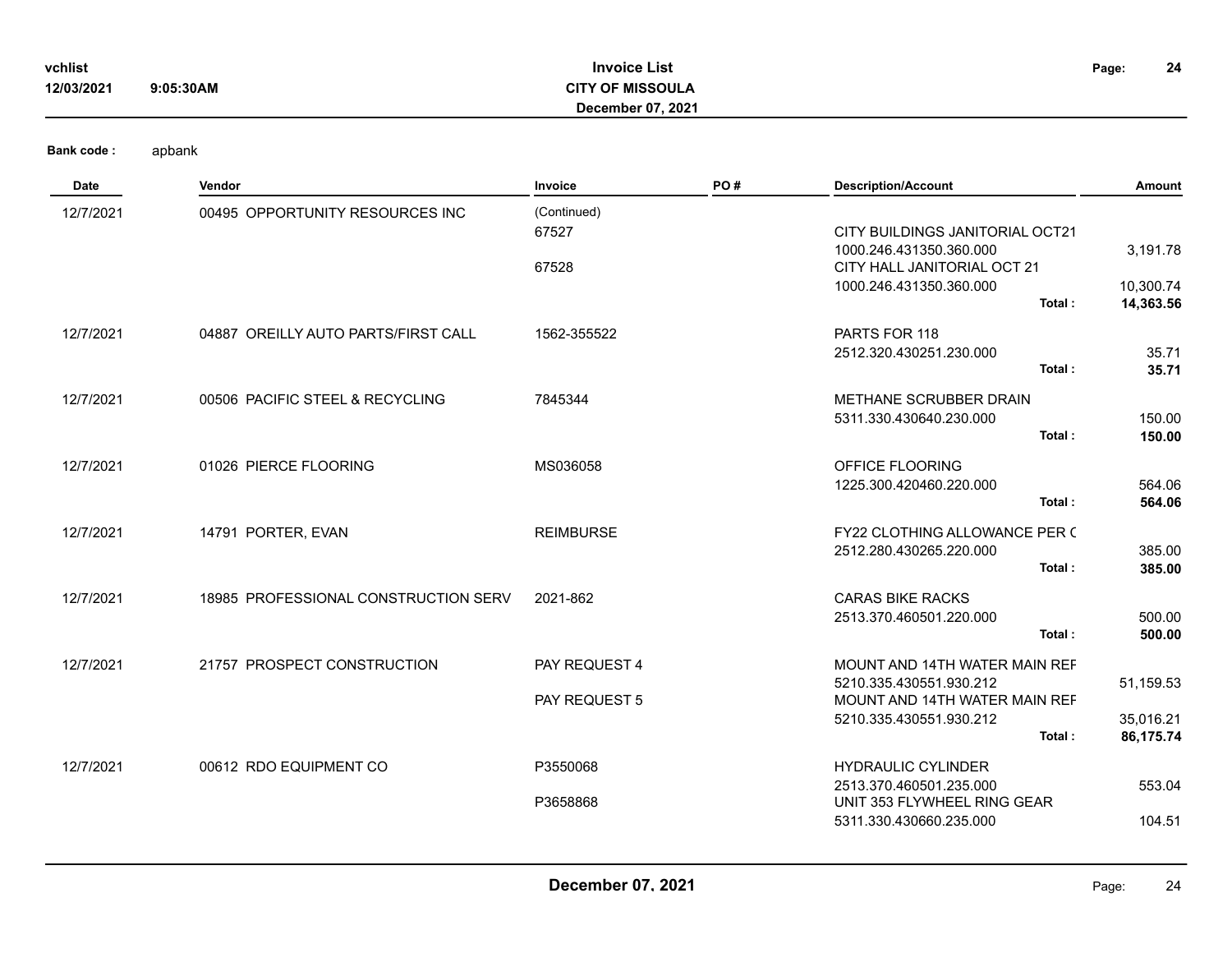| vchlist<br>12/03/2021 | 9:05:30AM | <b>Invoice List</b><br><b>CITY OF MISSOULA</b><br><b>December 07, 2021</b> | Page: | 25 |
|-----------------------|-----------|----------------------------------------------------------------------------|-------|----|
| Danielands i          | anhaniz   |                                                                            |       |    |

| Bank code : |  | apbank |
|-------------|--|--------|
|-------------|--|--------|

| <b>Date</b> | Vendor                          | Invoice              | PO# | <b>Description/Account</b>                                                                                                | Amount                             |
|-------------|---------------------------------|----------------------|-----|---------------------------------------------------------------------------------------------------------------------------|------------------------------------|
|             | 00612 RDO EQUIPMENT CO          | (Continued)          |     | Total:                                                                                                                    | 657.55                             |
| 12/7/2021   | 12745 RESPEC                    | INV-1021-215         |     | <b>CLARK FORK RESTORATION- OCT 2</b><br>4083.370.460525.930.211<br>Total:                                                 | 7,173.74<br>7,173.74               |
| 12/7/2021   | 21920 ROGERS INTERNATIONAL PLLC | 0145<br>0146         |     | CEDAR HAWTHORNE NGBRHD SEC<br>1000.255.479001.350.419<br>JOHNSON NORTH NGBRHD SECURI<br>1000.255.479001.350.419<br>Total: | 10,440.00<br>7,860.00<br>18,300.00 |
| 12/7/2021   | 12900 SEAL ANALYTICAL           | 49137                |     | SEAL PARTS AND TUBES<br>5311.330.430650.220.000<br>Total:                                                                 | 199.00<br>199.00                   |
| 12/7/2021   | 00559 SELBYS                    | 320628-000           |     | <b>SNOW MARK STAKES</b><br>1221.370.460503.220.000<br>Total:                                                              | 123.88<br>123.88                   |
| 12/7/2021   | 20895 STRAYER, ASHLEY           | <b>REIMBURSEMENT</b> |     | <b>CERTIFIED LETTER MAILING FOR EI</b><br>1000.280.431400.330.000<br>Total:                                               | 36.90<br>36.90                     |
| 12/7/2021   | 14407 STROPKY, JOSEPH           | <b>REIMBURSE</b>     |     | <b>FY22 CLOTHING ALLOWANCE PER L</b><br>2512.280.430270.230.000<br>Total:                                                 | 250.00<br>250.00                   |
| 12/7/2021   | 00607 SWEET PEA SEWER & SEPTIC  | 108460<br>108461     |     | PUMP OUT & ADDITIONAL LABOR<br>2513.370.460501.350.000<br><b>FMRP YEARLY PUMPING</b><br>1221.370.460503.350.000<br>Total: | 1,437.50<br>885.00<br>2,322.50     |
| 12/7/2021   | 09672 T2 SYSTEMS INC            | IRIS0000097964       |     | DIGITAL IRIS SERVICE DECEMBER 2<br>7370.395.430266.350.303<br>Total:                                                      | 8,580.00<br>8,580.00               |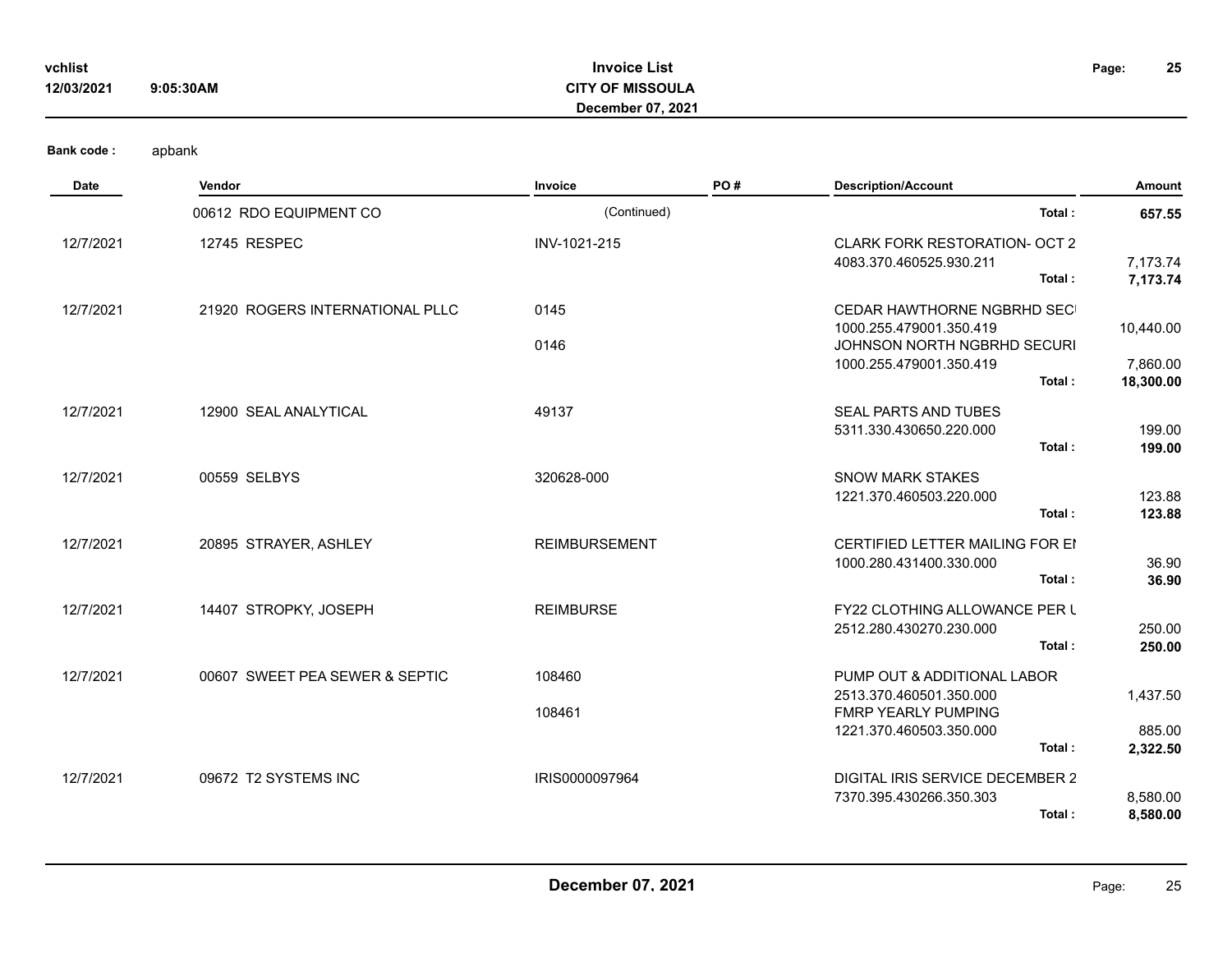| vchlist<br>12/03/2021 | <b>Invoice List</b><br>Page:<br>9:05:30AM<br><b>CITY OF MISSOULA</b><br>December 07, 2021 |               |     |                                                      |                      |
|-----------------------|-------------------------------------------------------------------------------------------|---------------|-----|------------------------------------------------------|----------------------|
| Bank code:            | apbank                                                                                    |               |     |                                                      |                      |
| Date                  | Vendor                                                                                    | Invoice       | PO# | <b>Description/Account</b>                           | Amount               |
| 12/7/2021             | 04722 TEAR IT UP LLC                                                                      | 57028         |     | DOCUMENT DESTRUCTION<br>5210.335.430510.345.000      | 79.04                |
|                       |                                                                                           | 57094         |     | DOCUMENT DESTRUCTION                                 |                      |
|                       |                                                                                           |               |     | 1000.230.410360.390.000<br>Total:                    | 78.58<br>157.62      |
| 12/7/2021             | 00587 THATCHER COMPANY OF MONTANA                                                         | 2021350100077 |     | T-FLOC                                               |                      |
|                       |                                                                                           | 2021350100098 |     | 5311.330.430640.220.000<br><b>CHLORINE</b>           | 7,360.00             |
|                       |                                                                                           |               |     | 5210.335.430530.220.000<br>Total:                    | 2,334.70<br>9,694.70 |
| 12/7/2021             | 01025 TIFCO INDUSTRIES                                                                    | 71705725      |     | MISC SHOP PARTS AND SUPPLIES                         |                      |
|                       |                                                                                           | 71707098      |     | 1000.300.420460.230.000<br><b>WIRE</b>               | 380.57               |
|                       |                                                                                           |               |     | 1000.300.420460.230.000                              | 57.63                |
|                       |                                                                                           |               |     | Total:                                               | 438.20               |
| 12/7/2021             | 00820 TIRE RAMA                                                                           | 7040013307    |     | UNIT 340 SNOW TIRES                                  |                      |
|                       |                                                                                           | 7070018583    |     | 5311.330.430630.235.000<br>TIRE REPAIR FOR 173       | 80.00                |
|                       |                                                                                           | 7070019365    |     | 2512.320.430230.360.000<br><b>TIRES</b>              | 35.00                |
|                       |                                                                                           |               |     | 2513.370.460501.235.000                              | 334.25               |
|                       |                                                                                           | 7070019366    |     | PARKS #241 AND #220 STOCK<br>2513.370.460501.235.000 | 1,913.22             |
|                       |                                                                                           | 7070019458    |     | UNIT 336 NEW TIRES                                   |                      |
|                       |                                                                                           |               |     | 5311.330.430630.235.000                              | 962.94               |
|                       |                                                                                           |               |     | Total:                                               | 3,325.41             |
| 12/7/2021             | 08834 TITAN MACHINERY                                                                     | 5878611PC     |     | UNIT 362 AND 363 UNITECK ENGINE                      |                      |
|                       |                                                                                           |               |     | 5311.330.430660.235.000<br>Total:                    | 220.00<br>220.00     |
|                       |                                                                                           |               |     |                                                      |                      |
| 12/7/2021             | 00598 TNT TRUCK PARTS                                                                     | 104574        |     | PARTS FOR 182<br>2512.320.430251.230.000             | 89.00                |
|                       |                                                                                           |               |     |                                                      |                      |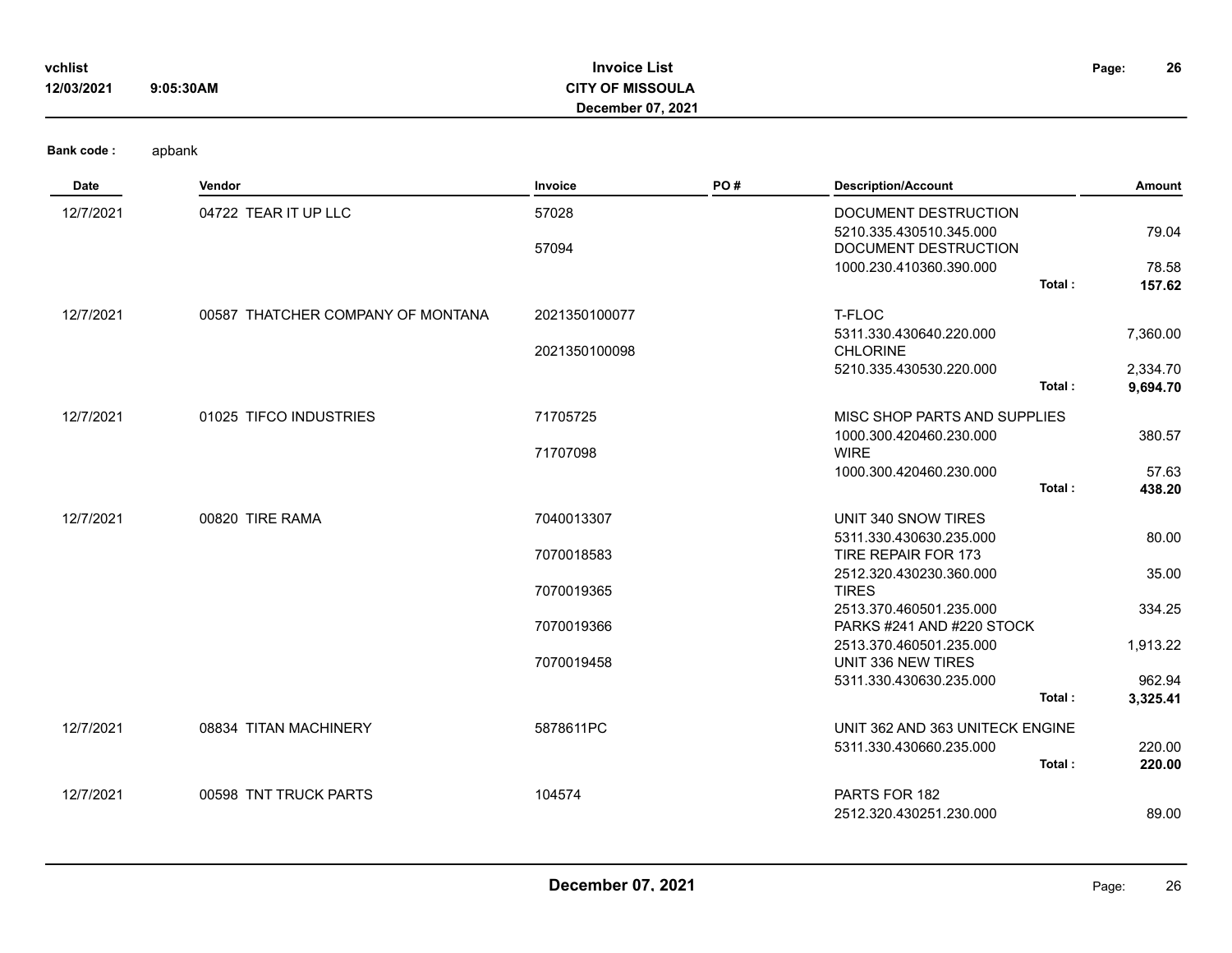| vchlist    |           | <b>Invoice List</b>     | Page: | 27 |
|------------|-----------|-------------------------|-------|----|
| 12/03/2021 | 9:05:30AM | <b>CITY OF MISSOULA</b> |       |    |
|            |           | December 07, 2021       |       |    |

| Date      | Vendor                       | Invoice       | PO# | <b>Description/Account</b>                             | Amount    |
|-----------|------------------------------|---------------|-----|--------------------------------------------------------|-----------|
|           | 00598 TNT TRUCK PARTS        | (Continued)   |     | Total:                                                 | 89.00     |
| 12/7/2021 | 19450 TORBETT, ASHLEY        | <b>REFUND</b> |     | CANCELLED PERMIT/CREDS RETUF                           |           |
|           |                              |               |     | 7370.000.352004.00                                     | 20.00     |
|           |                              |               |     | Total:                                                 | 20.00     |
| 12/7/2021 | 00609 TRI ARC INC            | R20331        |     | <b>WELDING SUPPLIES</b>                                |           |
|           |                              |               |     | 1000.321.431330.220.000                                | 110.25    |
|           |                              |               |     | Total:                                                 | 110.25    |
| 12/7/2021 | 21969 TURFTIME EQUIPMENT LLC | 910261        |     | <b>LEVELING ROLLER</b>                                 |           |
|           |                              |               |     | 1000.340.430930.220.000                                | 4,150.00  |
|           |                              | 910262        |     | HYDRAULIC WHEEL KIT                                    |           |
|           |                              |               |     | 1000.340.430930.220.000                                | 2,800.00  |
|           |                              |               |     | 1000.340.430910.310.000                                | 400.00    |
|           |                              |               |     | Total:                                                 | 7,350.00  |
| 12/7/2021 | 16991 UNIFORMS 2 GEAR        | 118253        |     | <b>CLASS A UNIFORMS</b>                                |           |
|           |                              |               |     | 1000.300.420460.220.000                                | 469.68    |
|           |                              | 118573        |     | <b>CLASS A UNIFORM</b>                                 |           |
|           |                              |               |     | 1000.300.420460.220.000                                | 102.40    |
|           |                              | 118601        |     | <b>CLASS A UNIFORM COAT</b>                            |           |
|           |                              |               |     | 1000.300.420460.220.000                                | 156.56    |
|           |                              | 118646        |     | <b>CLASS A UNIFORMS</b>                                |           |
|           |                              |               |     | 1000.300.420460.220.000                                | 256.00    |
|           |                              | 118647        |     | <b>CLASS A UNIFORM- PANTS</b>                          |           |
|           |                              | 118648        |     | 1000.300.420460.220.000<br><b>CLASS A UNIFORM COAT</b> | 51.20     |
|           |                              |               |     | 1000.300.420460.220.000                                | 156.56    |
|           |                              | 118649        |     | <b>CLASS A UNIFORMS</b>                                |           |
|           |                              |               |     | 1000.300.420460.220.000                                | 469.68    |
|           |                              | 2675          |     | <b>CLASS A UNIFORM RETURN</b>                          |           |
|           |                              |               |     | 1000.300.420460.220.000                                | $-156.56$ |
|           |                              |               |     | Total:                                                 | 1,505.52  |
| 12/7/2021 | 00665 VERIZON WIRELESS       | 871274241-01  |     | MONTHLY CHARGES OCT 19- NOV 1                          |           |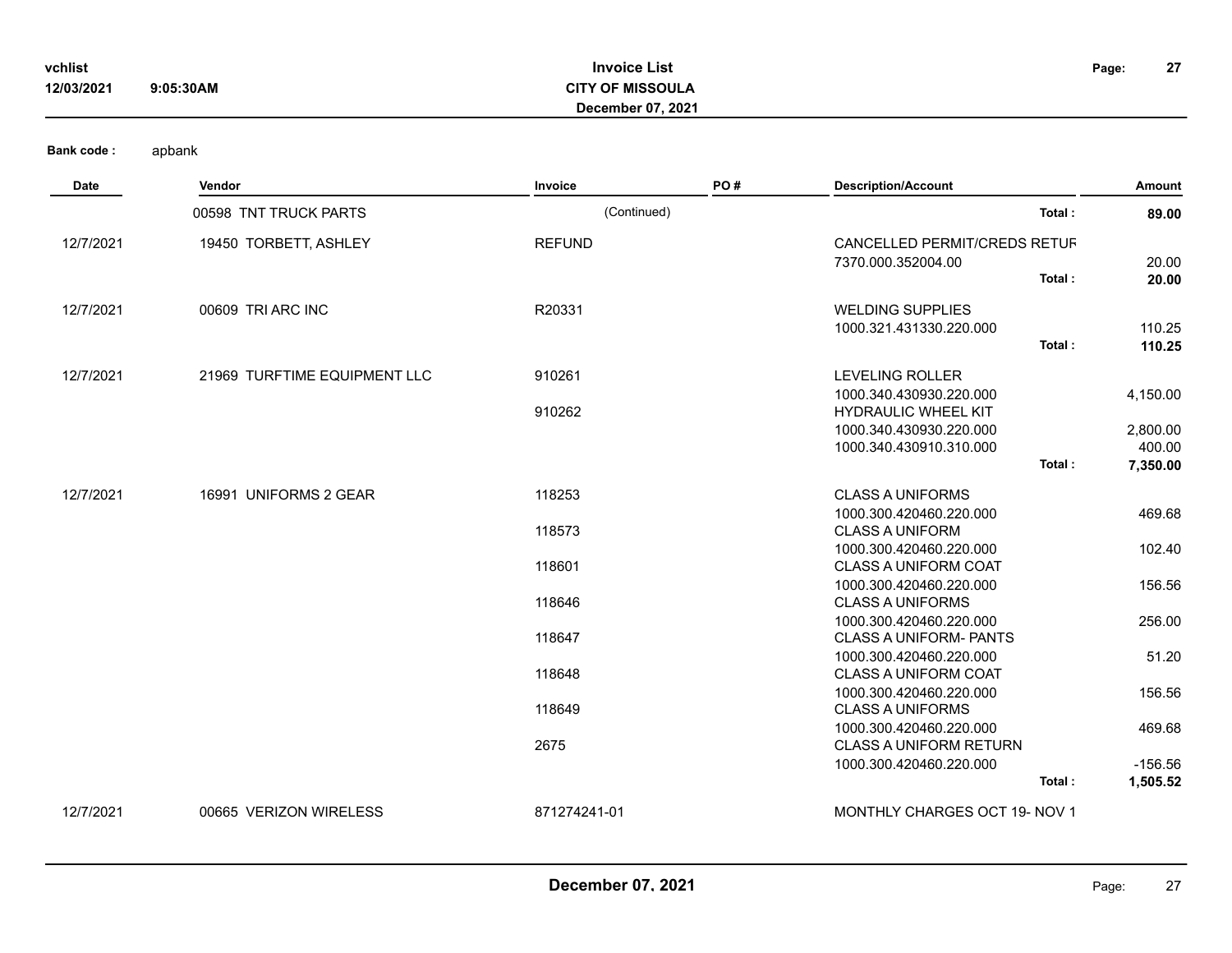| vchlist<br>12/03/2021 | 9:05:30AM              | <b>Invoice List</b><br><b>CITY OF MISSOULA</b><br><b>December 07, 2021</b> |     |                            | 28<br>Page: |
|-----------------------|------------------------|----------------------------------------------------------------------------|-----|----------------------------|-------------|
| <b>Bank code:</b>     | apbank                 |                                                                            |     |                            |             |
| Date                  | Vendor                 | Invoice                                                                    | PO# | <b>Description/Account</b> | Amount      |
| 12/7/2021             | 00665 VERIZON WIRELESS | (Continued)                                                                |     |                            |             |
|                       |                        |                                                                            |     | 1000.300.429002.344.419    | 121.93      |
|                       |                        |                                                                            |     | 1000.300.429001.344.419    | 251.81      |
|                       |                        |                                                                            |     | 1000.300.420420.344.000    | 1,322.52    |
|                       |                        |                                                                            |     | 1000 300 420410 220 000    | 52120       |

|           |                                      |              | 1000.300.420420.344.000<br>1000.300.420410.220.000<br>Total:                              | 1,322.52<br>521.20<br>2,217.46 |
|-----------|--------------------------------------|--------------|-------------------------------------------------------------------------------------------|--------------------------------|
| 12/7/2021 | 00665 VERIZON WIRELESS               | 942122476-01 | BRETT AND JESSE CELL OCT 17 TO<br>1000.340.430910.344.000<br>Total:                       | 89.71<br>89.71                 |
| 12/7/2021 | 13431 VRTX FITNESS                   | 113021       | <b>CURRENTS MEMBERSHIPS</b><br>5711.370.460490.350.000<br>Total:                          | 7.10<br>7.10                   |
| 12/7/2021 | 21968 WAYNE, MARK CHRISTOPHER        | 112921       | CIT PROGRAM- STUDENT STIPEND<br>1000.300.429002.360.419<br>Total:                         | 1,250.00<br>1,250.00           |
| 12/7/2021 | 00682 WESTERN STATES EQUIPMENT CO    | IN001822135  | <b>HEADWORKS GENERATOR OIL FUEL</b><br>5311.330.430640.230.000<br>5311.330.430640.360.000 | 278.24<br>741.40               |
|           |                                      | IN001838007  | <b>EQUIPMENT REPAIR</b><br>2513.370.460484.350.000<br>Total:                              | 1,190.54<br>2,210.18           |
| 12/7/2021 | 18412 WOITH ENGINEERING INC          | 2020586      | BECKWITH MAIN REPLACEMENT EN<br>5210.335.430551.930.218<br>Total:                         | 24,570.50<br>24,570.50         |
| 12/7/2021 | 00213 WOMACK MACHINE SUPPLY CO       | 4492195      | <b>CONED BREATHERS</b><br>2512.320.430230.230.000<br>Total:                               | 30.76<br>30.76                 |
| 12/7/2021 | 18868 WRAPPING PAPER PATTERNS SEWING | 1051         | PATCHES & THREAD<br>1000.300.420460.220.000                                               | 59.75                          |